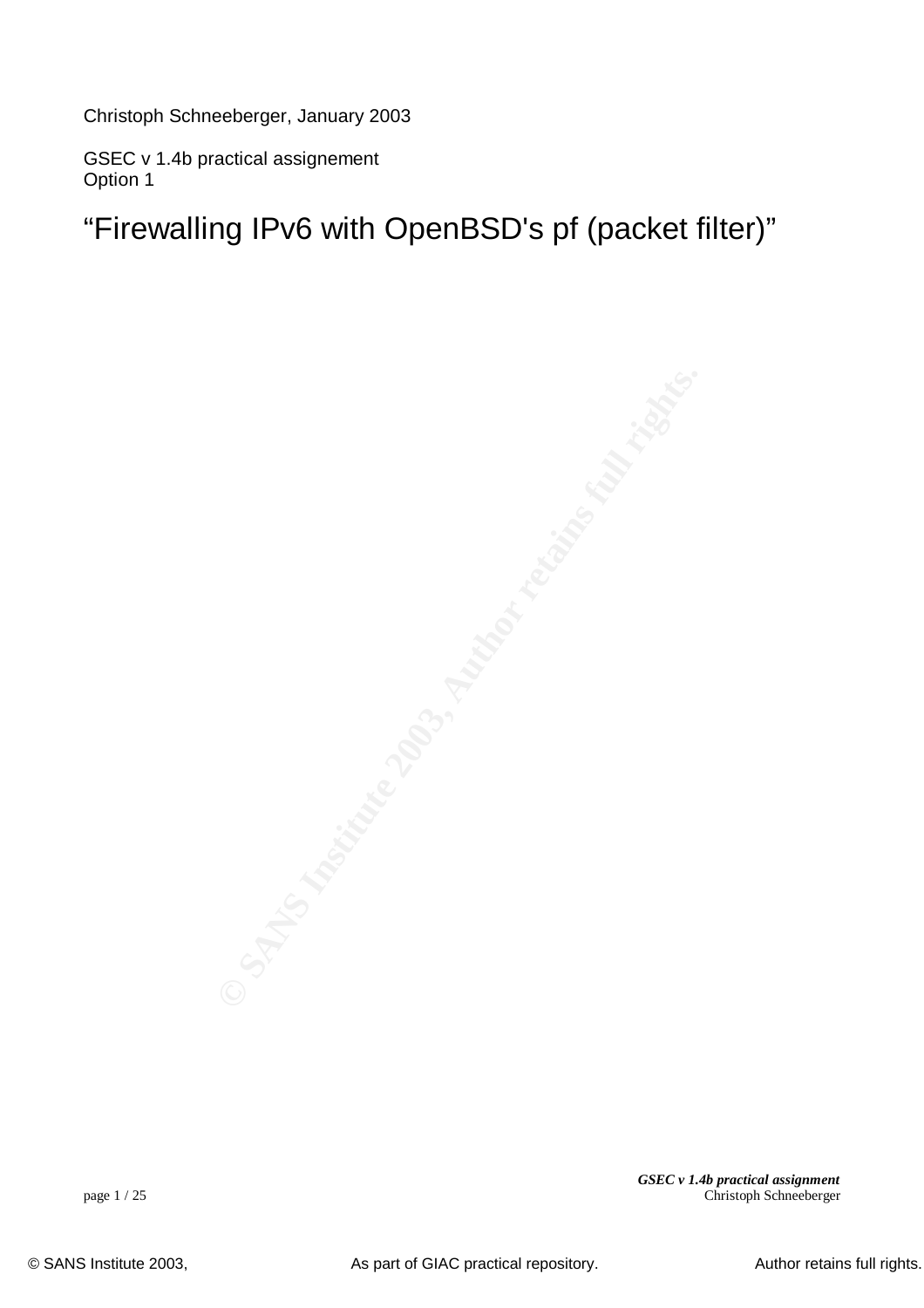## **Table of Contents**

page 2 / 25

 $GSEC \nu 1.4b\,practical\, assignment$ <br>Christoph Schneeberger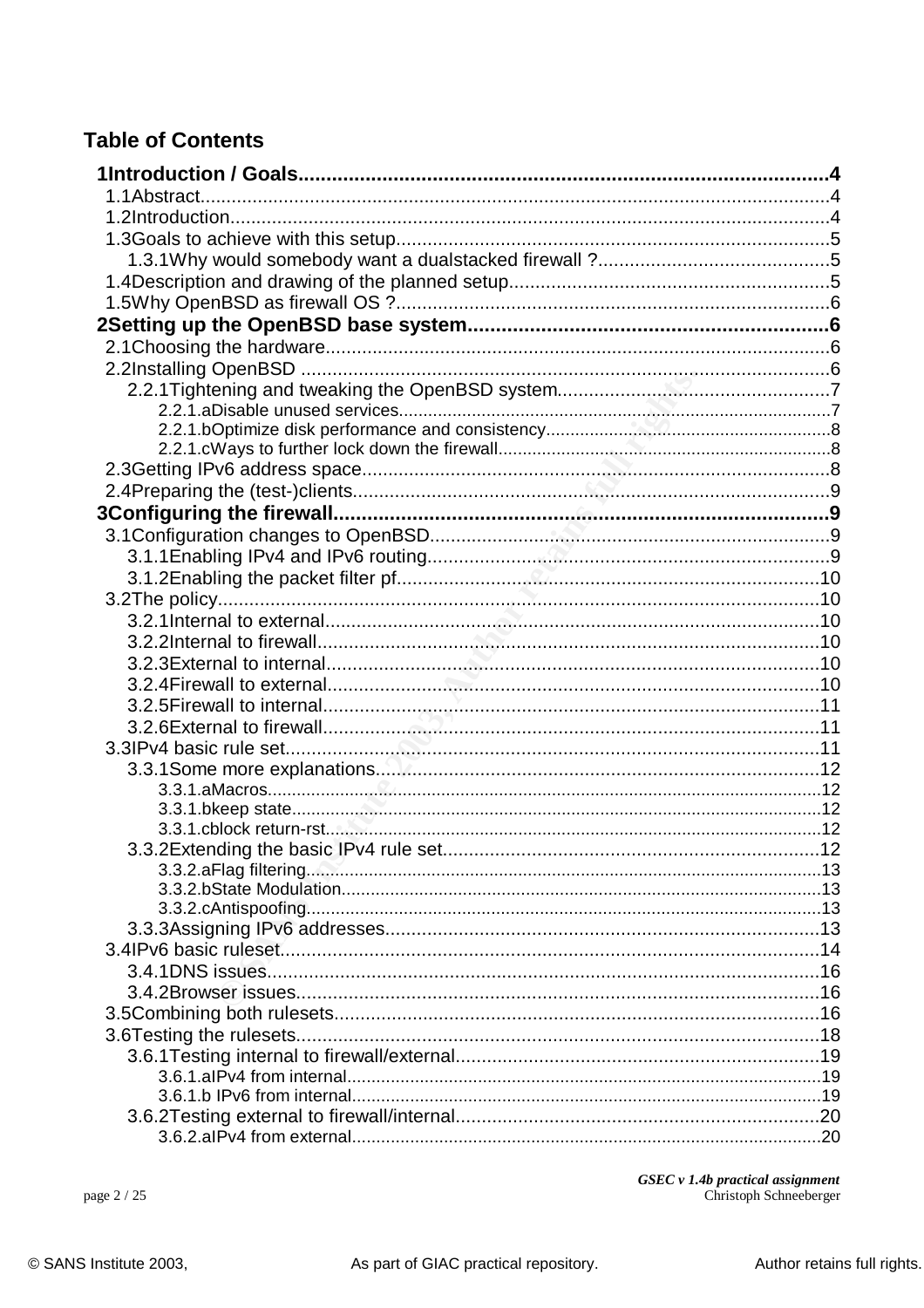| 4.2Allowing inbound traffic to a internal dualstacked mail- and webserver 21 |  |
|------------------------------------------------------------------------------|--|
|                                                                              |  |
|                                                                              |  |
|                                                                              |  |
|                                                                              |  |

*GSEC v 1.4b practical assignment* page 3 / 25 Christoph Schneeberger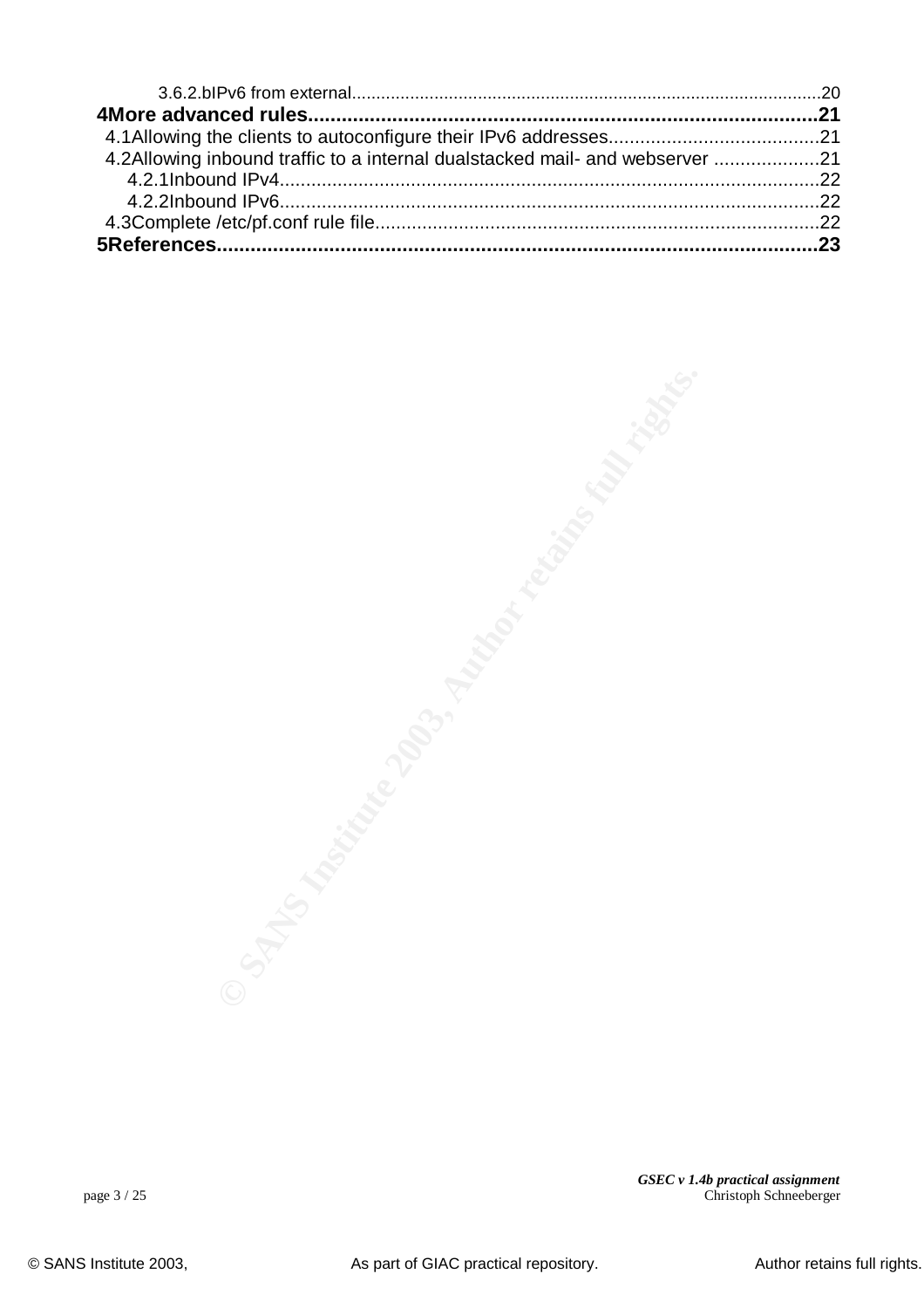# **1 Introduction / Goals**

## *1.1 Abstract*

IPv4 as well as IPv6, which is described as "dualstacked" configuration within the following paper. This paper will walk the reader through the process of setting up an OpenBSD machine as firewall for

In the first chapter the reader will be familiarized with the reasons behind: why a company, organisation or person would need a dualstacked firewall during transition from IPv4 to IPv6.

The special problems of this scenario to be solved will be described, like the fact that IPv4 is most probably run with NAT/PAT (Network Address Translation / Port Address Translation) but the IPv6 protocol is normally routed into the internal net, therefore the minimum default protection of NAT doesn't apply anymore.

The reader will also be shown and explained the network setup on which this paper is based.

Then the reader will be briefly introduced on how to install and configure an OpenBSD machine for the use as a firewall. This chapter is kept short, since this information is well available all over the web. Nevertheless a few references and recommendations will be given on how to further secure and tighten the machine's installation and configuration.

In the main chapter about configuring the firewall rules itself the reader will be introduced to a relatively easy policy on which the rules will be based. Next, the resulting IPv4 rules will be shown and explained where necessary. Following the IPv6 ruleset for the given policy will be shown and the main differences to the IPv4 ruleset will be explained. In a final step, both rulesets will be combined and the result will be checked with tools available on the Internet.

Finally, some more complex examples are given, i.e. allowing inbound traffic to a dualstacked weband mailserver as well as letting clients autoconfigure their IPv6 address from our firewall.

The presented solution should give Small Offices to large Enterprises a good start into the IPv6 world without the need of a hard transition.

### *1.2 Introduction*

so be shown and explauned the network setup on which this paper<br>
iil be briefly introduced on how to install and configure an OpenB<br>
ill. This chapter is kept short, since this information is well available<br>
a few referenc As the Internet grew in size and traffic, a new protocol had to be introduced to fulfill the new upcoming needs of the Internet community. In the past the largest Internet growth was caused by the booming computing industry. This growth is expected to flatten somewhere in the future, but other devices are upcoming which will need a unique internet address too, like i.e. Personal Digital Assistants or Cell Phones as well as other consumer devices like TV sets, washing machines etc.

It might be feasible to satisfy the needs of computer users without IPv6 with the help of techniques like CIDR and NAT.

CIDR<sup>1</sup>, Classless Inter-Domain Routing is used to collapse routing information, divide large A- and B-Class networks as well as aggregating routing information on backbones.

NAT (Network Address Translation) / PAT (Port Address Translation). Most often PAT is meant when NAT is said. The NAT/PAT technique allows a site to use  $RFC1918<sup>2</sup>$  addresses within it's site and handle all traffic over one registered and globally routed internet address. We will accordingly use the term NAT, even if we do a mixture of NAT and PAT with our firewall.

IPv6 or IPng was formally standardized in November 1994 with RFC1752<sup>3</sup> and a transition of large

*GSEC v 1.4b practical assignment* page 4 / 25 Christoph Schneeberger

<sup>1</sup> RFC1519 - Classless Inter-Domain Routing (CIDR): an Address Assignment and Aggregation Strategy

<sup>2</sup> RFC1918 - Address Allocation for Private Internets

<sup>3</sup> RFC1752 - The Recommendation for the IP Next Generation Protocol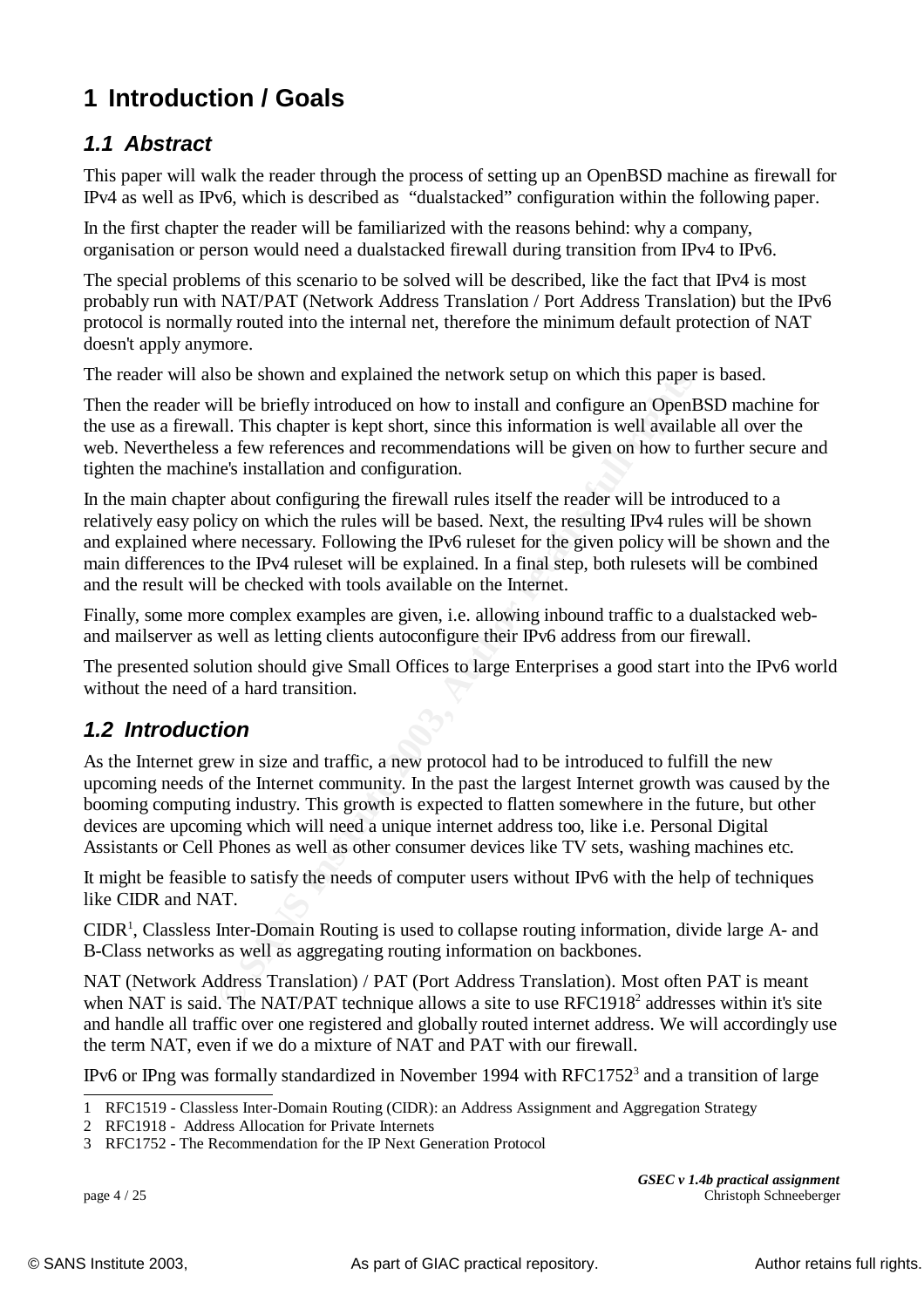parts of the Internet was believed to happen until 2001. Obviously this hasn't happened yet, at the time of this writing there are still very few ISPs offering native IPv6 services.

This paper should help an IT Manager of a network of small to medium size to make transition as smooth as possible while retaining policy controls on one single machine.

## **1.3 Goals to achieve with this setup**

The goals we want to achieve are

- 1. Getting routable IPv6 address space into the internal network run with RFC1918 IPv4 addresses.
- 2. Conserve the same level resp. a similar level of security for both protocol suites
- 3. Supporting internal machines with IPv4 only, IPv6 only and dualstacked machines at the same time for internet connectivity.

### **1.3.1 Why would somebody want a dualstacked firewall ?**

IT managers experimenting with IPv6 while still keeping current IPv4 connections alive. Or people/organizations that do not want or can not put a special testbed in place for IPv6 but still intend to experiment with IPv6.

### *1.4 Description and drawing of the planned setup*

**CONSIDENT WART A CONSIDE SET AND SET AND SET AND SET AND SET AND SET AND NOTE AN INTERFERIT SOMETHER ASSAUTE AND ARRANGED TO APPROVE A SHOW THE SAMPLE OF THE SAMPLE OF THE SAMPLE OF THE SAMPLE OF THE SAMPLE THE SAMPLE STA** The planned setup uses 2 internal machines representing the internal network structure for test purposes. Then there is the firewall itself as well as the 6bone gateway which could also be the same machine as the firewall, but to keep the setup simple and the firewall rules straight the 6bone gif tunnel to our tunnel broker runs on dedicated hardware. The following diagram shows the testbed we will use for our setup: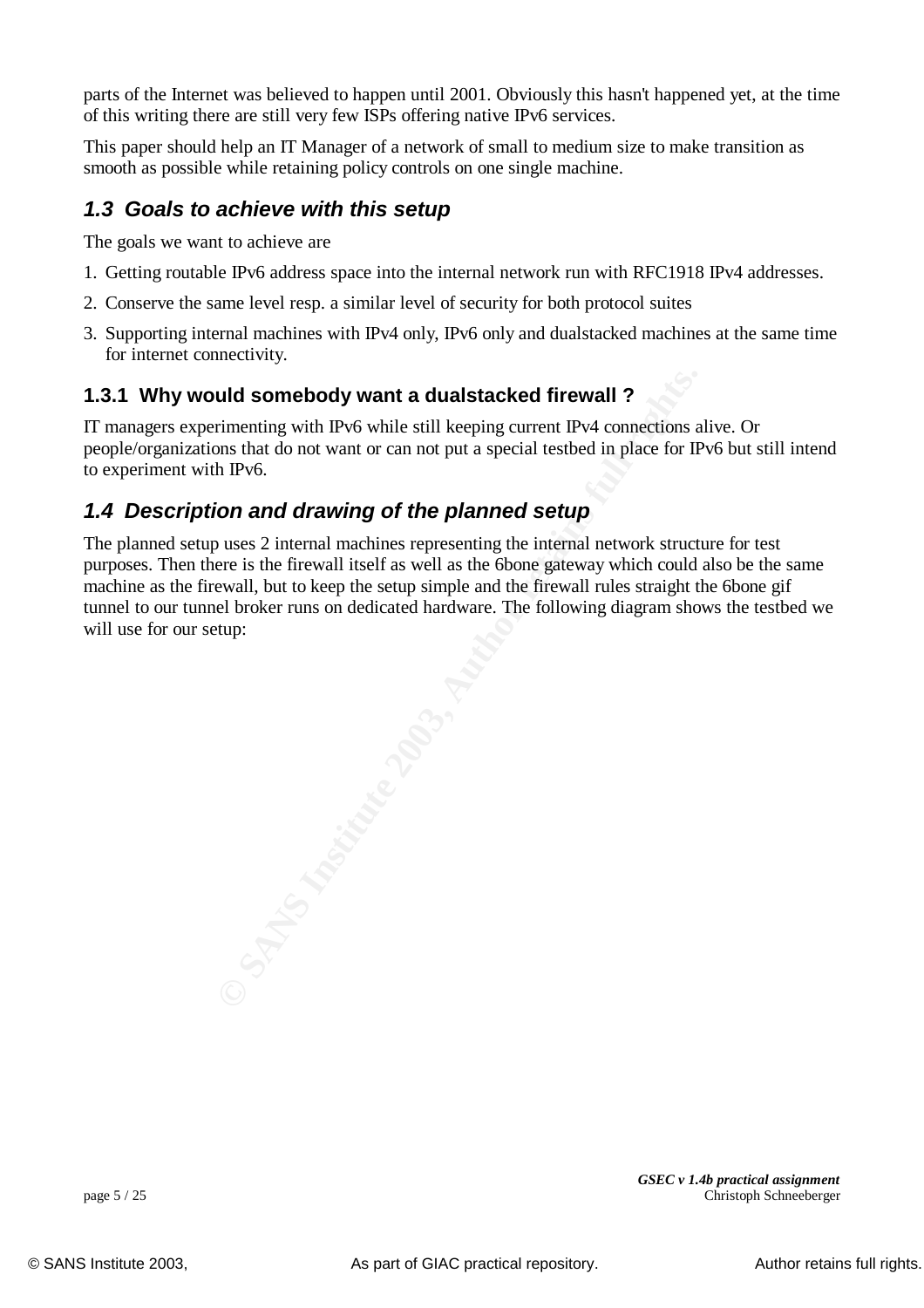

For IPv4 NAT/PAT will be used, for IPv6 routable addresses will be used, which is part of the real challenge of this setup.

The link to the Internet is 2 MBit/s and will be used for tunneled as well as NAT/PAT traffic incoming and outgoing through the firewall.

The proposed firewall should be able to handle at least 50 clients without noteably slowing down traffic running through it.

## *1.5 Why OpenBSD as firewall OS ?*

OpenBSD is well known to be a security aware operating system. It can be installed on disks with 100MB or even smaller without loosing much of its functionality. The system has IPv6 support since version 2.7 and the IPv6 is known to be solid. Also the included packet filter PF since version 3.0 (earlier versions had Darren Reeds IPF included) has a very good reputation among experts and the rules are very easy to write and read and support the definition of macros and other very valuable features.

## **2 Setting up the OpenBSD base system**

### *2.1 Choosing the hardware*

Our aim is to have a firewall that is able to handle a 2MBit/s synchronous link without slowing down communication significantly. Also we have to keep in mind that NAT and other stateful inspection techniques might increase the load on the machine compared to simply forwarded packets. Our ruleset will only partly be performance improved and we need a slightly faster CPU for this too. The testing will be done with a Intel Pentium© 180MHz with 140MB RAM and two 10MBit/s PCI

*GSEC v 1.4b practical assignment* page 6 / 25 Christoph Schneeberger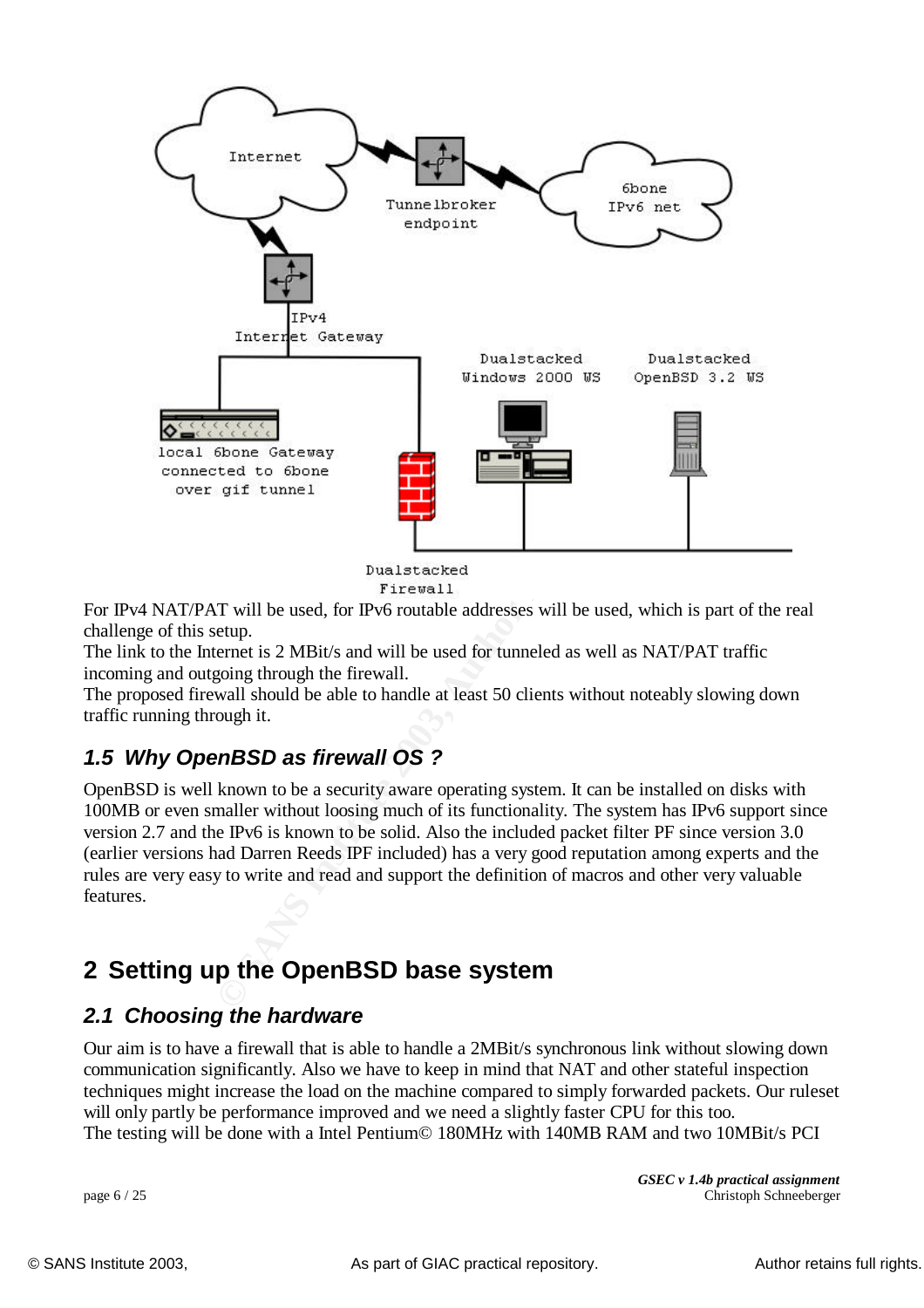network cards. The available storage is a 1600MB IDE harddisk, this could even be done with (for example) a 250MB disk or less with a stripped down version of OpenBSD. For 50 machines behind your firewall, I would recommend at least 64MB or better 128MB RAM for the state tables. Also you should use 100MBit/s cards if possible but in any case only use PCI cards and not any ISA cards because of their faster throughput on the PCI bus.

Make sure that the hardware you are planning to use is listed on the "OpenBSD supported hardware  $list^{"4}.$ 

## *2.2 Installing OpenBSD*

We will use the latest released version of OpenBSD for this setup, which is at the time of this writing 3.2. To install the base system we need to create a bootable medium, either 1.44MB floppy disk or a CDROM disk. Installation can be done from an attached medium like disk (i.e. harddisk, CDROM etc.) or over network. We will install using a CDROM and install all software from an anonymous FTP server.

| FTP server.              |                               |                                                                                                                                                                                                                                                                                                                                                                                                                                                                                                        |  |  |
|--------------------------|-------------------------------|--------------------------------------------------------------------------------------------------------------------------------------------------------------------------------------------------------------------------------------------------------------------------------------------------------------------------------------------------------------------------------------------------------------------------------------------------------------------------------------------------------|--|--|
|                          |                               | Now we follow the instructions from the OpenBSD installation page to setup a working base system.<br>The OpenBSD FAQ chapter 4 <sup>5</sup> contains detailed instructions on how to create boot disks and initially<br>setting up a base system. Depending on what size of harddisk you use you can increase the disklabel<br>partioning recommendations (see table below) as it fits your needs. The values below just represent a<br>moderate minimum necessary to get the described setup working: |  |  |
| <b>Partition</b>         | Size in Megabytes Mount Point |                                                                                                                                                                                                                                                                                                                                                                                                                                                                                                        |  |  |
| a                        | 32                            |                                                                                                                                                                                                                                                                                                                                                                                                                                                                                                        |  |  |
| $\mathbf b$              | 64                            | swap                                                                                                                                                                                                                                                                                                                                                                                                                                                                                                   |  |  |
| d                        | 32                            | /tmp                                                                                                                                                                                                                                                                                                                                                                                                                                                                                                   |  |  |
| e                        | 128                           | $\sqrt{var}$                                                                                                                                                                                                                                                                                                                                                                                                                                                                                           |  |  |
| g                        | 150                           | $\sqrt{usr}$                                                                                                                                                                                                                                                                                                                                                                                                                                                                                           |  |  |
| $\boldsymbol{h}$         | 100                           | /home                                                                                                                                                                                                                                                                                                                                                                                                                                                                                                  |  |  |
| setting up your network: |                               | At this point you should have decided on your internal and external IP adresses.<br>Only install the following three packages from the installation menu, after partitioning your disk and                                                                                                                                                                                                                                                                                                             |  |  |
| base3X.tgz               |                               |                                                                                                                                                                                                                                                                                                                                                                                                                                                                                                        |  |  |
| etc3X.tgz                |                               |                                                                                                                                                                                                                                                                                                                                                                                                                                                                                                        |  |  |
| bsd<br>$\bullet$         |                               |                                                                                                                                                                                                                                                                                                                                                                                                                                                                                                        |  |  |
|                          |                               | If you want manual pages on your system, you should also select                                                                                                                                                                                                                                                                                                                                                                                                                                        |  |  |
| $\cdot$ man3X.tgz        |                               |                                                                                                                                                                                                                                                                                                                                                                                                                                                                                                        |  |  |

- base3X.tgz
- etc3X.tgz
- bsd

• man3X.tgz

If you also plan to compile software on the system, which is not a recommended practice for a firewall system, you would also need

*GSEC v 1.4b practical assignment* page 7 / 25 Christoph Schneeberger

<sup>4</sup> OpenBSD supported hardware list - http://www.openbsd.org/i386.html#hardware

<sup>5</sup> The OpenBSD FAQ chapter 4 - http://www.openbsd.org/faq/faq4.html .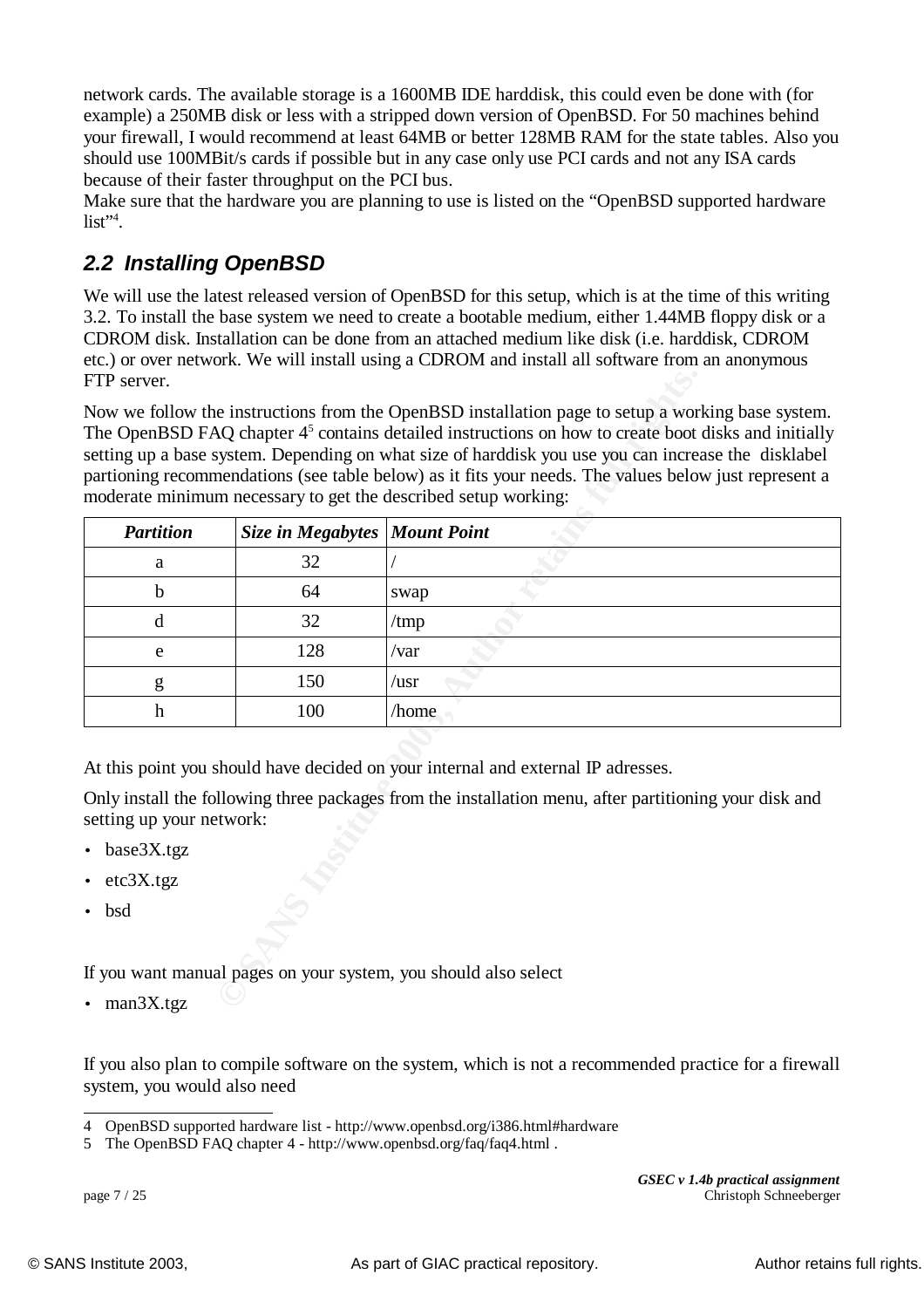- misc3X.tgz
- comp3X.tgz

 $\log$  the site. Keep in mind that although you will make the attackers work a bit harder if there are no compilers installed, this will not keep them or her from installing the necessary files themselves after successfully intruding the site.

For all further configurations described herein, the first 3 selected packages will fully suffice.

Answer "No" when asked if you want to run X on your machine, you definitely don't want to.

Set your timezone accordingly, in our case to "Europe/Zurich" and reboot your system.

### **2.2.1 Tightening and tweaking the OpenBSD system**

#### *2.2.1.a Disable unused services*

- identd
- daytime
- time
- comsat

|                                    | z.z. i.a   Disable unused services                                                                                                                                                                                                                                                                                                                                                                                    |
|------------------------------------|-----------------------------------------------------------------------------------------------------------------------------------------------------------------------------------------------------------------------------------------------------------------------------------------------------------------------------------------------------------------------------------------------------------------------|
|                                    | First of all, we disable all unused services on the freshly installed firewall system. The following<br>services are the only ones uncommented in the /etc/inetd.conf:                                                                                                                                                                                                                                                |
| identd                             |                                                                                                                                                                                                                                                                                                                                                                                                                       |
| daytime<br>$\bullet$               |                                                                                                                                                                                                                                                                                                                                                                                                                       |
| time                               |                                                                                                                                                                                                                                                                                                                                                                                                                       |
| comsat<br>$\bullet$                |                                                                                                                                                                                                                                                                                                                                                                                                                       |
|                                    | Not that any of those services has any known security problems, but one should always run the least<br>services needed to do the given job. Since we want to disable all those services, it wil be easier to<br>disable the inetd daemon per se, by changing in /etc/rc.conf the line                                                                                                                                 |
| inetd=YES                          | # almost always needed                                                                                                                                                                                                                                                                                                                                                                                                |
| to                                 |                                                                                                                                                                                                                                                                                                                                                                                                                       |
| inetd=NO                           | # almost always needed                                                                                                                                                                                                                                                                                                                                                                                                |
|                                    | Don't let the comment puzzle you, while this may be true for different sort of network hosts, it is not<br>needed and not advisable for a firewall, we will deal with identd queries later. Every service running is<br>one more software package that you have to monitor for vulnerabilities and fix them immediately in<br>case they arise, set aside that our firewall has a far better answer to identd queries. |
| like:                              | To activate immediately the changes made, either reboot or kill the inetd process with a command                                                                                                                                                                                                                                                                                                                      |
| kill `cat /var/run/inetd.pid `     |                                                                                                                                                                                                                                                                                                                                                                                                                       |
| command:                           | You should make sure that the inetd daemon really stopped by grepping the output of the ps                                                                                                                                                                                                                                                                                                                            |
| $\frac{1}{2}$ ns auxwww oren inetd |                                                                                                                                                                                                                                                                                                                                                                                                                       |

ps auxwww | grep inetd

But you can also just leave it as it is, we are going to reboot the system later anyway.

#### *2.2.1.b Optimize disk performance and consistency*

To reduce the chances of loosing or corrupting data after a power loss or system crash we are going to enable soft dependencies. This results basically in metadata not being written immediately but

*GSEC v 1.4b practical assignment* page 8 / 25 Christoph Schneeberger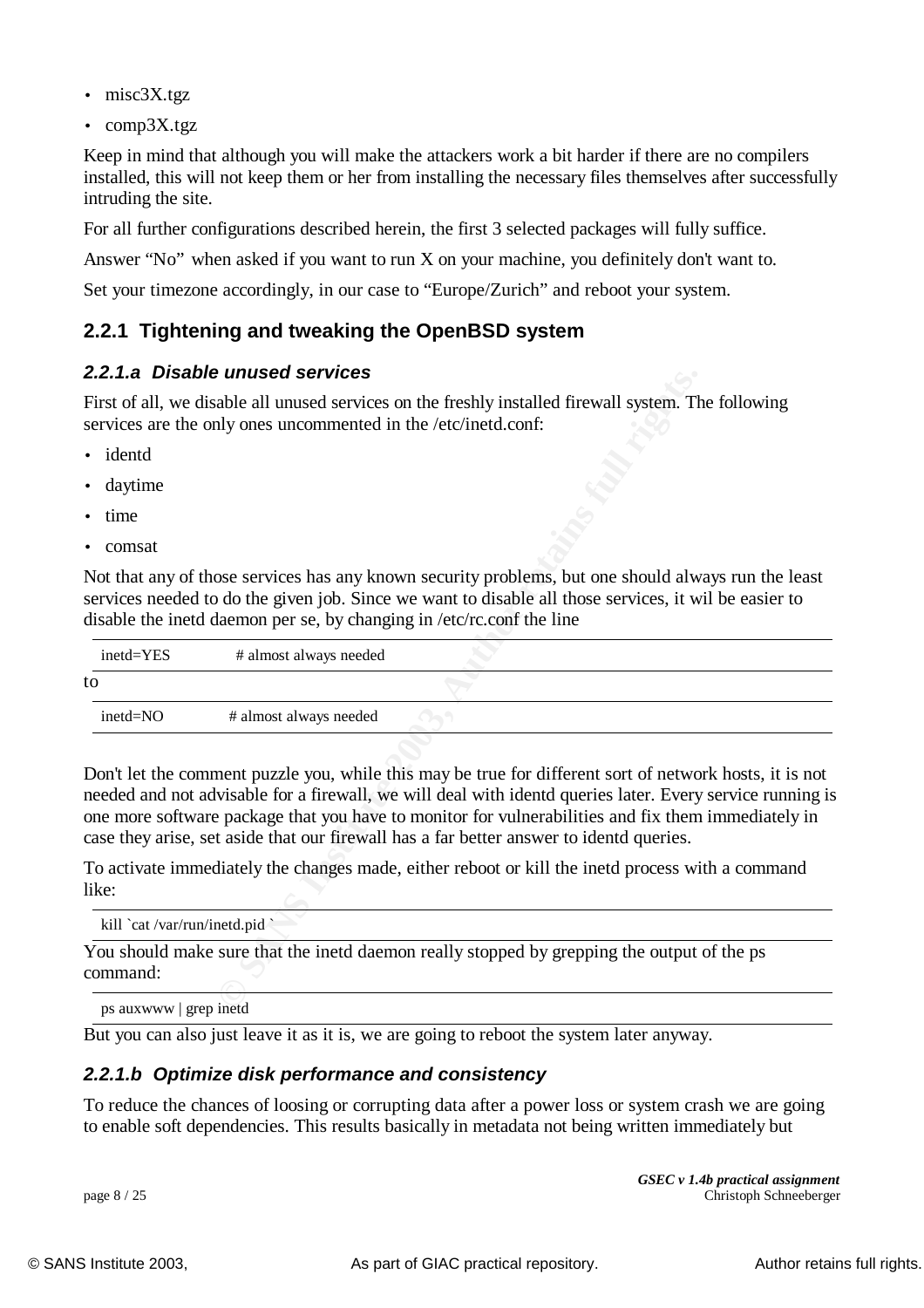ordered in a way so that it reflects the files actually on disk. The command man 8 mount gives you more information if you have the man pages installed, in our case you can read the man page online<sup>6</sup>. To enable soft dependencies we need the following options in /etc/fstab to our mount points:

```
\frac{X}{\text{dev}} wdon \frac{X}{\text{conv}} final \frac{X}{\text{rev}} is a X, \frac{X}{\text{cov}} and \frac{X}{\text{cov}} and \frac{X}{\text{cov}} and \frac{X}{\text{cov}} and \frac{X}{\text{cov}} and \frac{X}{\text{cov}} and \frac{X}{\text{cov}} and \frac{X}{\text{cov}} and \frac{X}{\text{cov}} and \frac{X}{\text/dev/wd0a / ffs rw,softdep 1 1
/dev/wd0h /home ffs rw,nodev,nosuid,softdep 1 2
/dev/wd0g /usr ffs rw,nodev,softdep 1 2
/dev/wd0e /var ffs rw,nodev,nosuid,softdep 1 2
```
(Note the added keyword softdep at the end of the mount options)

### *2.2.1.c Ways to further lock down the firewall*

Although OpenBSD has proved to be highly secure in its default configuration, there are few things that can be done additionally to further lock down the firewall system against attackers.

- Tightening rules even more
- Extensive use of sudo to avoid root logins at almost any price, see man sudo for more information
- Tightening OpenSSH configuration, see man sshd\_config for more information
- Using systrace to limit what programs may do on your system, see man systrace for more information

### *2.3 Getting IPv6 address space*

- 1. Your first stop should be the 6bone hookup document which introduces you to the process of requesting and setting up IPv6 address space from a tunnel broker or even natively. http://www.6bone.net/6bone\_hookup.html
- 2. Find a tunnel broker in your country or at least on your continent (this might sound like a joke, but there are actually countries and continents with none or only very few IPv6 connections).

## *2.4 Preparing the (test-)clients*

|                                                |                                        |                     | The following list should only serve as a starting point for somebody looking to further secure his<br>system since a detailed explanation of each issue would be beyond the scope of this paper.                 |                                   |
|------------------------------------------------|----------------------------------------|---------------------|-------------------------------------------------------------------------------------------------------------------------------------------------------------------------------------------------------------------|-----------------------------------|
| Tightening rules even more<br>$\bullet$        |                                        |                     |                                                                                                                                                                                                                   |                                   |
| $\bullet$                                      |                                        |                     | Extensive use of sudo to avoid root logins at almost any price, see man sudo for more information                                                                                                                 |                                   |
| $\bullet$                                      |                                        |                     | Tightening OpenSSH configuration, see man sshd_config for more information                                                                                                                                        |                                   |
| $\bullet$<br>information                       |                                        |                     | Using systrace to limit what programs may do on your system, see man systrace for more                                                                                                                            |                                   |
| 2.3 Getting IPv6 address space                 |                                        |                     |                                                                                                                                                                                                                   |                                   |
|                                                |                                        |                     | While this is not topic of this paper, the following steps might help you to get started:                                                                                                                         |                                   |
|                                                | http://www.6bone.net/6bone_hookup.html |                     | 1. Your first stop should be the 6bone hookup document which introduces you to the process of<br>requesting and setting up IPv6 address space from a tunnel broker or even natively.                              |                                   |
|                                                |                                        |                     | 2. Find a tunnel broker in your country or at least on your continent (this might sound like a joke, but<br>there are actually countries and continents with none or only very few IPv6 connections).             |                                   |
| 2.4 Preparing the (test-)clients               |                                        |                     |                                                                                                                                                                                                                   |                                   |
| Windows was configured after the installation. |                                        |                     | We have two test-clients, one running Windows 2000 SP2 and the IPv6 Hotfix <sup>7</sup> , the other running<br>OpenBSD 3.2 like the firewall but it has been setup with all installation packages selected and X- |                                   |
| in the following table:                        |                                        |                     | Both machines have IPv4 and IPv6 addresses configured. The assigned internal IP addresses are listed                                                                                                              |                                   |
| <b>Machine Name</b>                            | <b>OS</b>                              | <b>IPv4</b> address | <b>IPv6</b> address                                                                                                                                                                                               | comment                           |
| 6boner                                         | OpenBSD                                | 172.16.0.40         | fec0:2029:f001:128::40                                                                                                                                                                                            | firewall<br>external<br>interface |
|                                                |                                        |                     |                                                                                                                                                                                                                   |                                   |

<sup>6</sup> OpenBSD mount manual page - http://www.openbsd.org/cgi-bin/man.cgi?query=mount&sektion=8

<sup>7</sup> Available from Microsoft Corp. at http://msdn.microsoft.com/downloads/sdks/platform/tpipv6.asp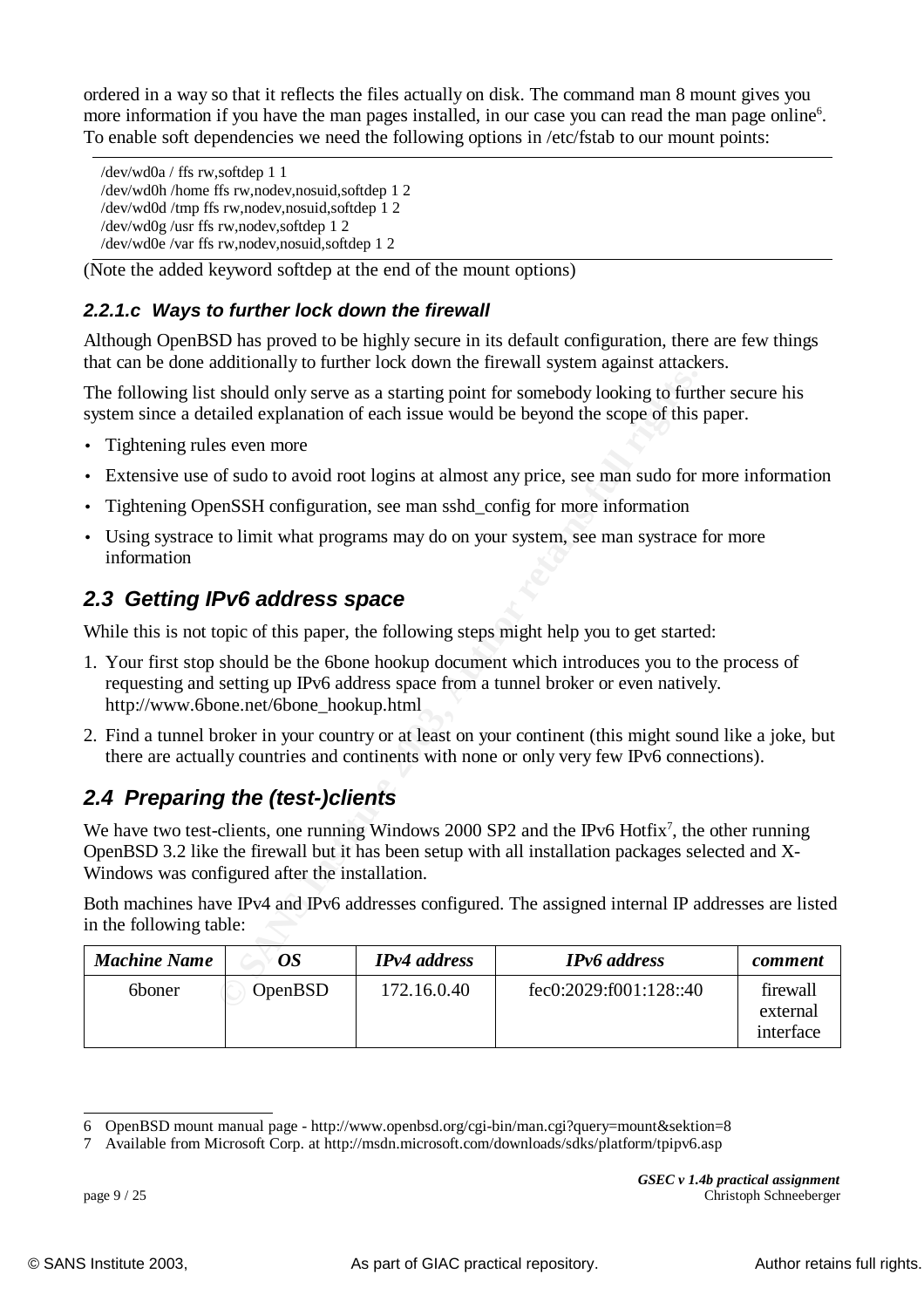| <b>Machine Name</b> | <i>OS</i>    | <b>IPv4</b> address | <b>IPv6</b> address       | comment                             |
|---------------------|--------------|---------------------|---------------------------|-------------------------------------|
| 6boner              | OpenBSD      | 192.168.192.1       | fec0:2029:001:184:192::1  | firewall<br>internal<br>interface   |
| amy                 | Windows 2000 | 192.168.192.2       | fec0:2029:f001:184:192::2 | desktop<br>client                   |
| shark<br>OpenBSD    |              | 192.168.192.3       | fec0:2029:001:184:192::3  | internal file<br>and mail<br>server |

## **3 Configuring the firewall**

### *3.1 Configuration changes to OpenBSD*

### **3.1.1 Enabling IPv4 and IPv6 routing**

### **3.1.2 Enabling the packet filter pf**

|                              | 3.1 Configuration changes to OpenBSD                                       |                                                                                                                                                                                             |
|------------------------------|----------------------------------------------------------------------------|---------------------------------------------------------------------------------------------------------------------------------------------------------------------------------------------|
|                              |                                                                            | Some more changes need to be done to allow our firewall system actually act as such.                                                                                                        |
|                              | 3.1.1 Enabling IPv4 and IPv6 routing                                       |                                                                                                                                                                                             |
|                              |                                                                            | Since our firewall has to route packets, we also need to instruct the kernel to do so since it is disabled<br>by default. We can enable routing on our firewall with the following command: |
|                              | sysctl -w net.inet.ip.forwarding=1<br>sysctl -w net.inet6.ip6.forwarding=1 |                                                                                                                                                                                             |
| look as follows:             |                                                                            | To make this happen after every reboot, we uncomment the two respecting lines in /etc/sysctl.conf to                                                                                        |
| $net.inet6.jp6.forwarding=1$ | net.inet.ip.forwarding=1 # 1=Permit forwarding (routing) of packets        | $# 1$ =Permit forwarding (routing) of packets                                                                                                                                               |
|                              | piped through the sysctl utility.                                          | This file will be parsed by the boot process resp. by the script /etc/rc and the resulting lines will be                                                                                    |
|                              | 3.1.2 Enabling the packet filter pf                                        |                                                                                                                                                                                             |
| the line                     |                                                                            | Finally we have to enable OpenBSD's packet filter at boot time. Again, edit /etc/rc.conf and change                                                                                         |
| $pf=no$                      | # Packet filter / NAT                                                      |                                                                                                                                                                                             |
| to                           |                                                                            |                                                                                                                                                                                             |
| pf=YES                       | # Packet filter / NAT                                                      |                                                                                                                                                                                             |
|                              |                                                                            | You don't need to reboot, you can enable your pf on the fly with the command:                                                                                                               |

pfctl -f /etc/pf.conf -e

### *3.2 The policy*

We will first install a basic IPv4 ruleset and enable Networt/Port Address Translation (NAT/PAT) to

*GSEC v 1.4b practical assignment* page 10 / 25 Christoph Schneeberger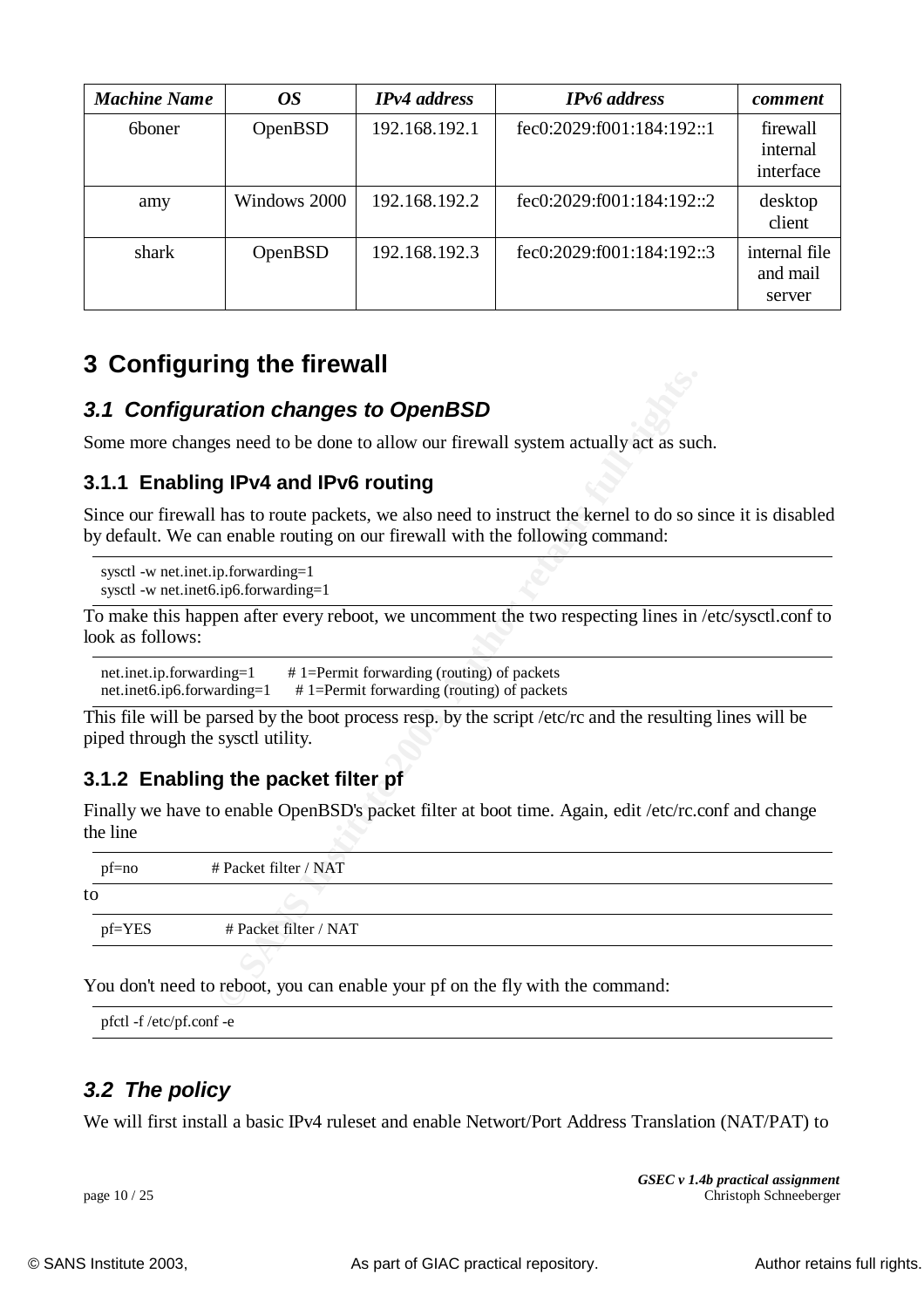allow our two clients to access the IPv4 part of the internet (and to download servicepacks and hotfixes needed i.e. for the Windows machine).

### **3.2.1 Internal to external**

 $\frac{1}{2}$  final be allowed to Our users shall be allowed to

- surf the web to servers on port 80 and 443 (SSL)
- download their mail from POP3, IMAP and IMAPS (SSL) servers, by allowing traffic to ports 110, 143 and 993
- send their mail out to the smtp server of our ISP
- query the two DNS servers of our ISP
- ping external hosts

#### **3.2.2 Internal to firewall**

Our users shall be allowed to

- login by secure shell for maintenance from selected admin machines
- ping the firewall for diagnostics

**to firewall**<br>allowed to<br>allowed to<br>flexer in allowed to<br>flexer in the maintenance from selected admin machines<br>fore advanced rules" we will add further permissions to our rules b<br>wed from the internal<br>**to internal**<br>shall In the chapter "More advanced rules" we will add further permissions to our rules but for the moment this all that is allowed from the internal network to the Internet.

#### **3.2.3 External to internal**

External machines shall be restricted to do

• nothing

#### **3.2.4 Firewall to external**

The firewall itself shall be able to

- query the two DNS servers of our ISP
- mail reports to our POP3 / IMAP server

Also, in the above mentioned chapter we will introduce some controlled access to internal sites from the Internet. For the moment we don't allow any incoming connections at all.

#### **3.2.5 Firewall to internal**

The firewall itself doesn't need to talk to the internal network. Therefor the policy is to allow

• nothing

#### **3.2.6 External to firewall**

Nobody from outside shall be allowed to talk to our firewall from an external network. Therefore the policy is to allow

• nothing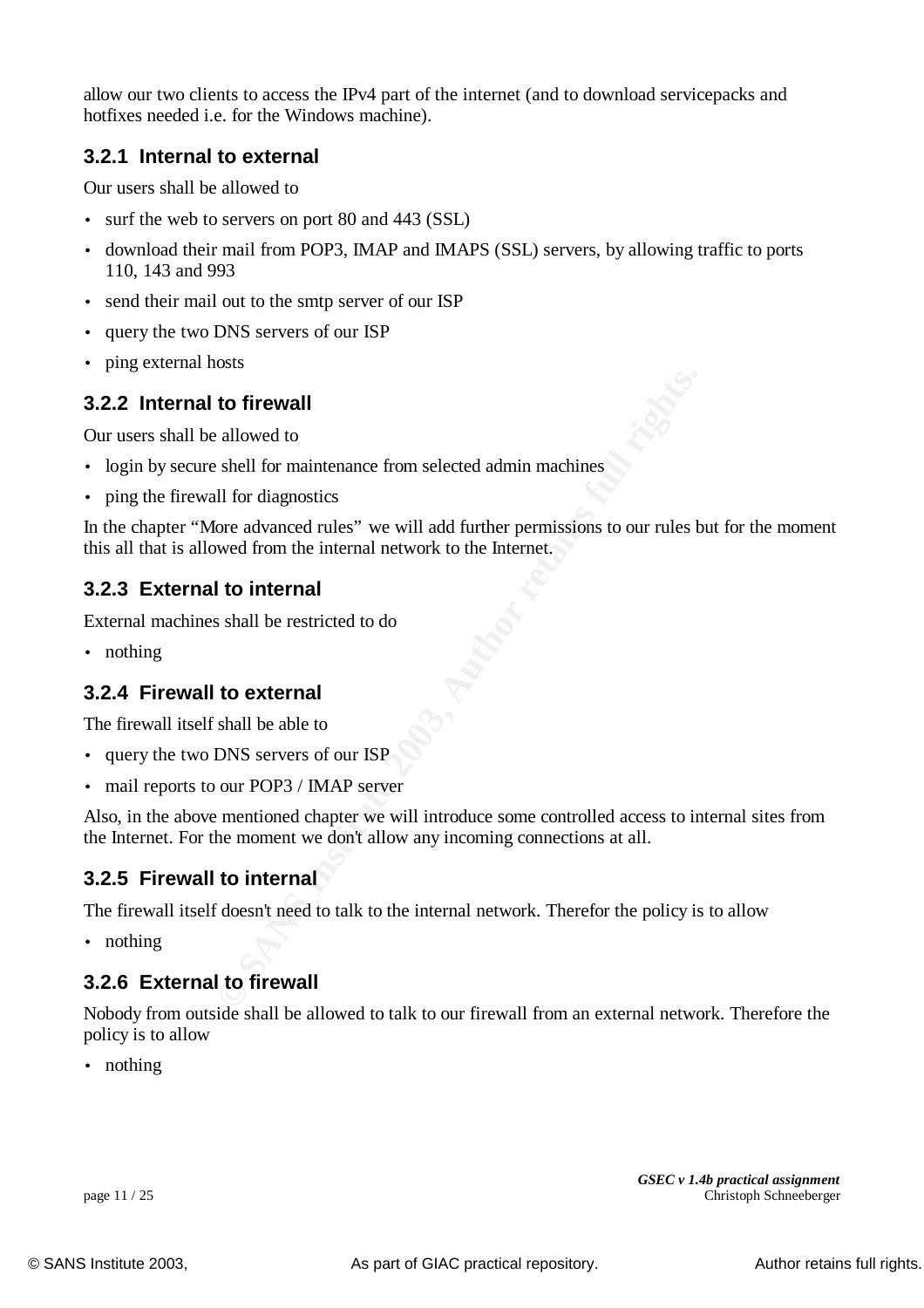### *3.3 IPv4 basic rule set*

Our very basic policy results in the following basic ruleset in /etc/pf.conf<sup>8</sup>:

scrub in all fragment reassemble

| block in log all                                                                                   |
|----------------------------------------------------------------------------------------------------|
| block return-rst in log on $x10$ proto tcp from any to any port = auth                             |
| pass out on xl0 inet proto udp from $192.168.192.0/24$ to $172.16.0.3$ port = domain keep state    |
| pass out on xl0 inet proto udp from $192.168.192.0/24$ to $172.16.1.6$ port = domain keep state    |
| pass out on xl0 inet proto udp from 127.0.0.1 to 172.16.0.3 port = domain keep state               |
| pass out on xl0 inet proto udp from $127.0.0.1$ to $172.16.1.6$ port = domain keep state           |
| pass out on x10 inet proto udp from 172.16.0.40 to 172.16.0.3 port = domain keep state             |
| pass out on x10 inet proto udp from 172.16.0.40 to 172.16.1.6 port = domain keep state             |
| pass out on xl0 inet proto tcp from 192.168.192.0/24 to any port = smtp keep state                 |
| pass out on xl0 inet proto tcp from 127.0.0.1 to any port = smtp keep state                        |
| pass out on xl0 inet proto tcp from 172.16.0.40 to any port = smtp keep state                      |
| pass out on xl0 inet proto icmp all icmp-type echoreq code 0 keep state                            |
| pass in log on x11 inet proto tcp from $192.168.192.0/24$ to $192.168.192.1$ port = ssh keep state |
| pass in on x11 inet proto tcp from 192.168.192.0/24 to any port = smtp                             |
| pass in on x11 inet proto tcp from $192.168.192.0/24$ to any port = imaps                          |
| pass in on x11 inet proto tcp from $192.168.192.0/24$ to any port = imap                           |
| pass in on x11 inet proto tcp from $192.168.192.0/24$ to any port = pop3                           |
| pass in on x11 inet proto tcp from $192.168.192.0/24$ to any port = https                          |
| pass in on x11 inet proto tcp from $192.168.192.0/24$ to any port = www                            |
| pass in on x11 inet proto icmp all icmp-type echoreq code 0                                        |
| pass out on xl0 inet proto tcp from 192.168.192.0/24 to any port = smtp keep state                 |
| pass out on xl0 inet proto tcp from $192.168.192.0/24$ to any port = imaps keep state              |
| pass out on xl0 inet proto tcp from 192.168.192.0/24 to any port = imap keep state                 |
| pass out on xl0 inet proto tcp from 192.168.192.0/24 to any port = $pop3$ keep state               |
| pass out on xl0 inet proto tcp from $192.168.192.0/24$ to any port = https keep state              |
|                                                                                                    |
| pass out on xl0 inet proto tcp from 192.168.192.0/24 to any port = www keep state                  |
| pass in on x11 inet proto udp from $192.168.192.0/24$ to $172.16.0.3$ port = domain                |
| pass in on x11 inet proto udp from $192.168.192.0/24$ to $172.16.1.6$ port = domain                |
| pass in on x11 inet proto tcp from 192.168.192.10 to 192.168.192.1 port = ssh                      |
| pass in on x11 inet proto tcp from 192.168.192.11 to $192.168.192.1$ port = ssh                    |
|                                                                                                    |
| quite lengthy rules et for what we're doing, so there is some room for streamlining.               |
|                                                                                                    |
| he following ruleset is absolutely identical to the previous, but it uses some of pf's trick       |
| adable and shorter firewall rule files:                                                            |
|                                                                                                    |
| $extif = "x10"$                                                                                    |
| $intif = "x11"$                                                                                    |
| $extip4 = "172.16.0.40"$                                                                           |
| $intip4 = "192.168.192.1"$                                                                         |
| $intnet4 = "192.168.192.0/24"$                                                                     |
| ispdns = "{ $172.16.1.6$ , $172.16.0.3$ }"                                                         |
| admin_machines4 = "{ 192.168.192.10, 192.168.192.11 }"                                             |
| scrub in all                                                                                       |
| nat on x10 from 192.168.192.0/24 to any -> 172.16.0.40                                             |
| block in log all                                                                                   |
|                                                                                                    |

The following ruleset is absolutely identical to the previous, but it uses some of pf's tricks to get better readable and shorter firewall rule files:

```
extif = "x10"intif = "x11"extip4 = 172.16.0.40"
intip4 = "192.168.192.1"intnet4 = "192.168.192.0/24"
ispdns = "{ 172.16.1.6, 172.16.0.3 }"
admin_machines4 = "{ 192.168.192.10, 192.168.192.11 }"
scrub in all
nat on xl0 from 192.168.192.0/24 to any -> 172.16.0.40
block in log all
block return-rst in log on $extif inet proto tcp from any to any port = 113
pass out on $extif inet proto udp from { \text{Setrip4, 127.0.0.1, 4} to $ispdns port = 53 keep state
pass out on $extif inet proto tcp from { $extip4, 127.0.0.1, $intnet4 } to any port = 25 keep state
pass out on $extif inet proto icmp all icmp-type 8 code 0 keep state
pass in log on $intif inet proto tcp from $intnet4 to $intip4 port = 22 keep state
pass in on $intif inet proto tcp from $intnet4 to any port \{80, 443, 110, 143, 993, 25\}
```
8 OpenBSD pf.conf manual page - http://www.openbsd.org/cgi-bin/man.cgi?query=pf.conf&apropos=0&sektion=0

*GSEC v 1.4b practical assignment* page 12 / 25 Christoph Schneeberger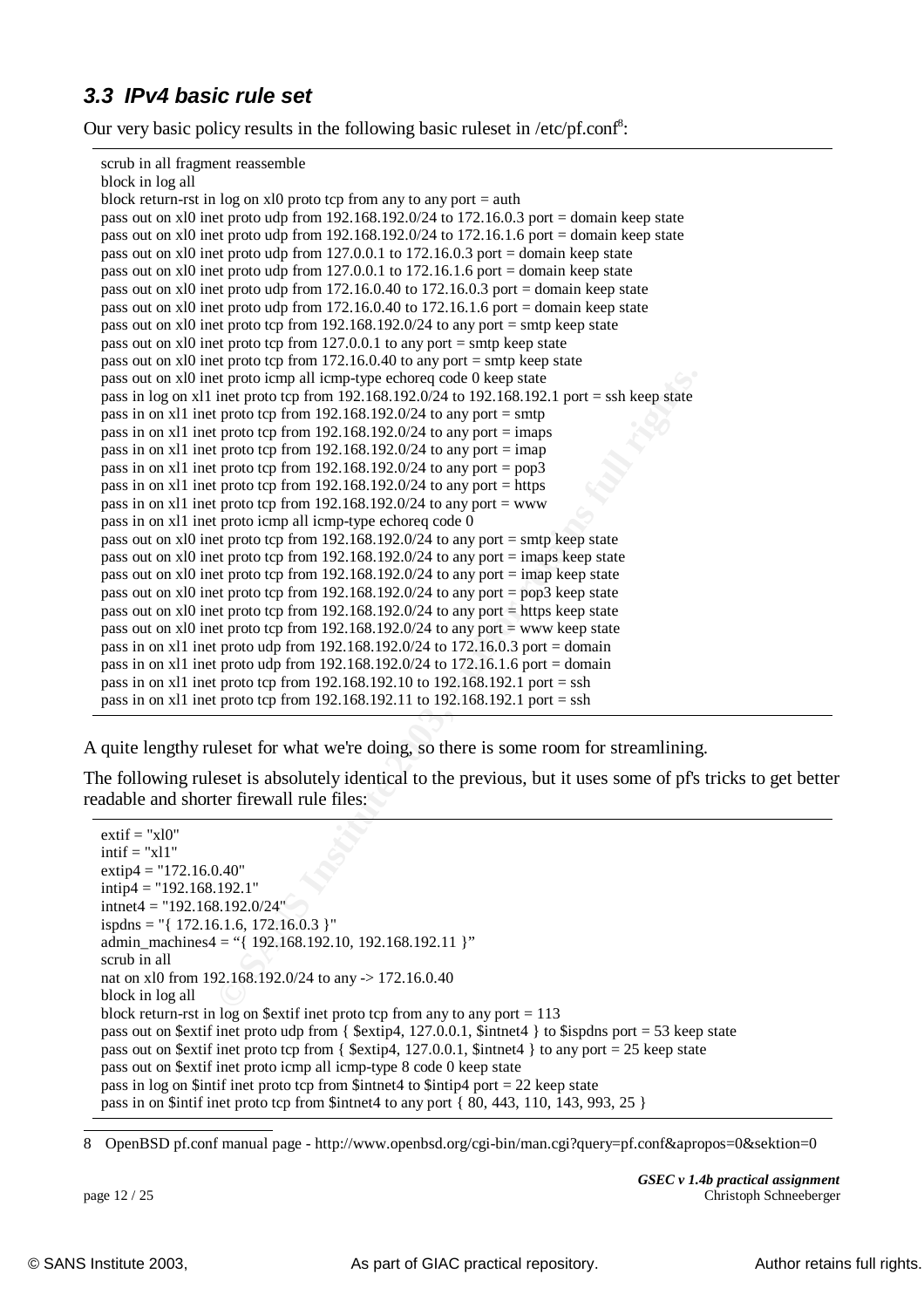pass in on \$intif inet proto icmp all icmp-type 8 code 0 pass out on \$extif inet proto tcp from \$intnet4 to any port { 80, 443, 110, 143, 993, 25 } keep state pass in on  $\sinh$  intifuration in the from  $\sin$  the  $\sin$  the  $\sin$  of  $\sin$  intimetation is positive. pass in on \$intif inet proto tcp from \$admin\_machines4 to \$intip4 port = 22

file /etc/pf.conf, previously NAT configuration was in the file /etc/nat.conf, so if you use an older It should be noted that since OpenBSD version 3.2 NAT and firewall configuration are in the same version you have to split the configuration into two separate files.

### **3.3.1 Some more explanations**

#### *3.3.1.a Macros*

We used macros as easy shortcuts and to eliminate typing errors. We also used brackets to collapse several rules into one line.

#### *3.3.1.b Keep state*

Keeping states not only simplifies the writing and maintenance of your rules, it also speeds up the firewall rule lookup process. Before going through the rule file to find matching rules to apply to a packet, the state table is consulted, if the packet matches an existing state the rule file is not further processed.

#### *3.3.1.c Block return-rst*

tate<br> **COMPLATE CONTE CONTE ALCT CONTE CONTE CONTE CONTE CONTE CONTE TO THE CONTE TO THE TO THE TO THE SOMETHER CONTE<br>
<b>CONTES INSTED EXECUTE CONTE CONTE CONTE CONTE CONTE CONTE CONTE CONTE CONTE ALCT DO TO STEVE A DURE US** Also note that we are dropping all blocked packets silently except those to port 113 tcp which is the identd service. A lot of server applications try to contact the identd daemon on the connecting IP address to query a username and wait for an answer before they proceed. If we just drop incoming connections to identd we will have very slow login times with for example POP3 or IMAP. This is why we send a TCP packet with the RST flag set back to let the daemon know that it is not worth to wait for a reply from us and to proceed with the connection.

### **3.3.2 Extending the basic IPv4 rule set**

There are a few more rules we want to add to make our firewall even more secure than it already is. This list should just serve as a starting point for further improvements of your firewall rules:

#### *3.3.2.a Flag filtering*

As described above, only the first packet in a keep state rule gets really evaluated against the whole rule base, all subsequent packets get matched against the state table. Therefore we could be a bit more particular in what kind of packets we allow to create a state. So we could extend our rule allowing outgoing connections from:

pass out on \$extif proto tcp from \$intnet4 to any port { 80, 443, 110, 143, 993, 25 } keep state

to:

pass out on \$extif proto tcp from \$intnet4 to any port { 80, 443, 110, 143, 993, 25 } flags S/SA keep state

#### *3.3.2.b State Modulation*

If you are running TCP/IP stack with a weak ISN you might want to "modulate" their connections

*GSEC v 1.4b practical assignment* page 13 / 25 Christoph Schneeberger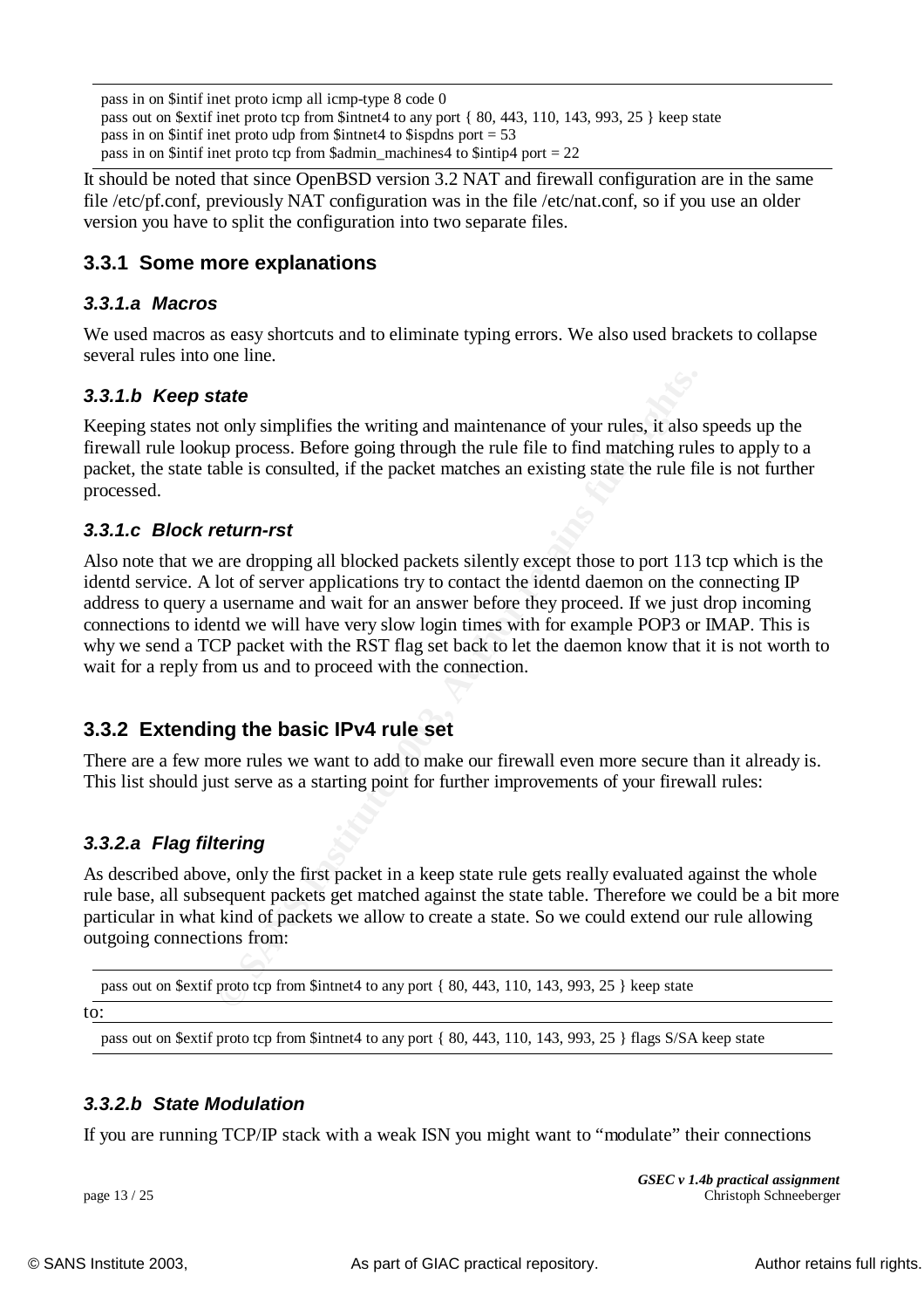state additionally. ISN means Initial Sequence Number and refers to the randomness with which a TCP/IP stack choses the sequence numbers it labels the packets to reference replies from the other side. The underlying problems are well described in the CERT Advisory CA-2001-09<sup>9</sup>

Further enhancing the above rule this gives us:

pass out on \$extif proto tcp from \$intnet4 to any port { 80, 443, 110, 143, 993, 25 } flags S/SA modulate state

which does further randomize the ISNs on all states created by this rule.

#### *3.3.2.c Antispoofing*

OpenBSD's pf from version 3.2 and higher has another very handy configuration option called antispoof. Calling antispoof for an interface automatically inserts rules to avoid packets with a source address from the respective network interface not to enter through any other interface. Adding the following line after our NAT rule:

```
nat on xl0 from 192.168.192.0/24 to any -> 172.16.0.40
```
# antispoof antispoof for lo0 antispoof for xl0 inet antispoof for xl1 inet

results in the following rules being expanded at the top of your current rule base:

**Example 120**<br> **Example 2018**<br> **Example 2018**<br> **CONSTANS INSTER INTER INTER INTEREM AND THE SET UP:**<br> **CONSTANS INSTER 12003/24** to any  $> 172.16.0.40$ <br> **EXAMPLE 2003, AUTHS.**<br> **CONSTANS INTEREM AUTHS.**<br> **CONSTANS INSTERT** block in on ! lo0 inet from 127.0.0.1/8 to any block in on ! lo0 inet6 from ::1 to any block in on ! xl0 inet from 172.16.0.40/24 to any block in inet from 172.16.0.40 to any block in on ! xl1 inet from 192.168.192.1/24 to any block in inet from 192.168.192.1 to any

So far for special tricks, for our dualstacked firewall we'll stay with our minimum ruleset to keep things simple and manageable.

#### **3.3.3 Assigning IPv6 addresses**

We will now save our basic IPv4 ruleset for later and start over with a new one for IPv6. Just copy the whole pf.conf away to a safe place and open a new one in /etc/pf.conf .

First of all you should have added the respective IPv6 addresses to the interfaces either by using a command like

ifconfig xl0 inet6 fec0:2029:f001:128::40 prefixlen 64 alias

or by adding a line like this to (in our example) /etc/hostname.xl0

inet6 alias fec0:2029:f001:128::40 64

We also need to add a default route:

route add -inet6 default fec0:2029:f001:128::1

To set this default route after reboot, you can add the above line at the end of your /etc/rc.local startup file.

9 CERT Advisory CA-2001-09 - http://www.cert.org/advisories/CA-2001-09.html

*GSEC v 1.4b practical assignment* page 14 / 25 Christoph Schneeberger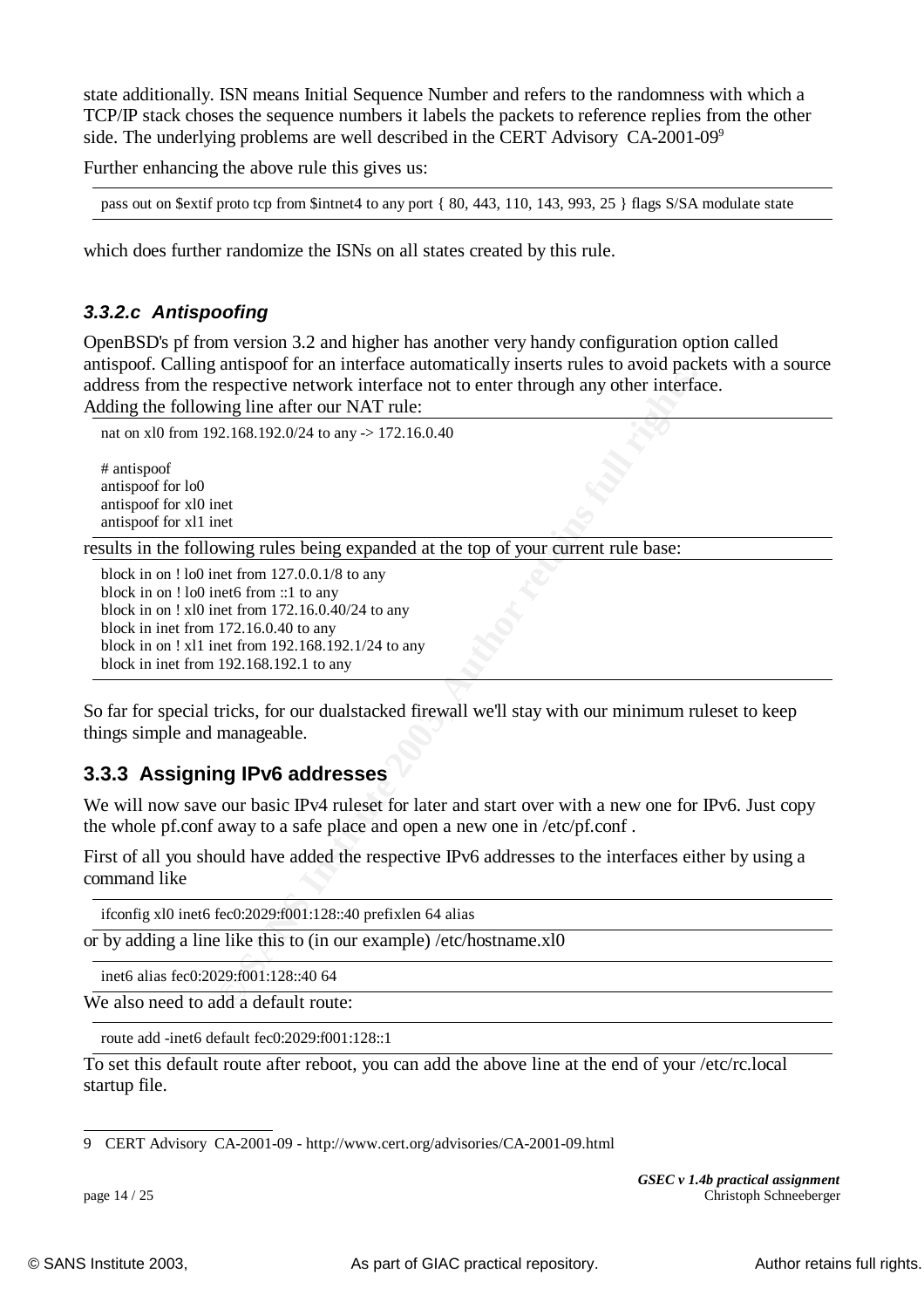On the Windows 2000 machine you would enter something like this to enable a static IPv6 address on your network interface:

ipv6 adu 4/fec0:2029:f001:192::2

and a default route

ipv6 rtu ::/0 4/fec0:2029:f001:192::1

We will talk about autoconfiguration and the necessary changes to our ruleset to make it work later.

### *3.4 IPv6 basic ruleset*

Naturally, our very same policy applies to IPv6 world as well, therefore we will now create the equivalent of the previous ruleset for IPv6:

```
EPACT 1:28::20"<br>
CPACT 1:192::30"<br>
CPACT 1:11: \text{fec0.2029f001:128:3} ]"<br>
CPACT 2003/903/01:192::10<br>
CPACT 1:1: \text{fec0.2029f001:128:13} ]"<br>
EPACT 1:11: \text{fec0.2029f001:192:10}, \text{fec0.2029f001:192:11} 
  extif = "x10"intif = "x11"extip6 = "fec0:2029:f001:128::20"
  intip6 = "fec0:2029:f001:192::1"
  intnet6 = "fec0:2029:f001:192::/64"
  ispdns6 = "{ fec0:2029:f001:1::1, fec0:2029:f001:128::3 }"
  admin_machines6 = "{ fec0:2029:f001:192::10, fec0:2029:f001:192::11 }"
  antispoof for lo0
  antispoof for xl0 inet
  antispoof for xl1 inet
  block in log all
  block return-rst in log on $extif inet6 proto tcp from any to any port = 113pass out on $extif inet6 proto udp from { $extip6, ::1, $intnet6 } to $ispdns6 port = 53 keep state
  pass out on $extif inet6 proto tcp from { $extip6, ::1, $intnet6 } to any port = 25 keep state
  pass out on $extif inet6 proto ipv6-icmp all ipv6-icmp-type { 128, 136 } keep state
  pass in on $extif inet6 proto ipv6-icmp all ipv6-icmp-type { 134, 135, 136 }
  pass in log on $intif inet6 proto tcp from $intnet6 to $intip6 port = 22 keep state
  pass in on $intif inet6 proto tcp from $intnet6 to any port { 80, 443, 110, 143, 993, 25 }
  pass out on $extif inet6 proto tcp from $intnet6 to any port { 80, 443, 110, 143, 993, 25 } keep state
  pass in on $intif inet6 proto ipv6-icmp all ipv6-icmp-type { 128, 129, 135, 136 }
  pass in on $intif inet6 proto udp from $intnet6 to $ispdns6 port = 53
  pass in on $intif inet6 proto tcp from $admin_machines6 to $intip6 port = 22which expands to the following ruleset:
  block in on ! lo0 inet from 127.0.0.1/8 to any
  block in on ! lo0 inet6 from ::1 to any
  block in on ! xl0 inet from 172.16.0.40/24 to any
  block in inet from 172.16.0.40 to any
  block in on ! xl1 inet from 192.168.192.1/24 to any
  block in inet from 192.168.192.1 to any
  block in log all
  block return-rst in log on xl0 inet6 proto tcp from any to any port = auth
  pass out on xl0 inet6 proto udp from fec0:2029:f001:192::/64 to fec0:2029:f001:128::3 port = domain keep state
  pass out on xl0 inet6 proto udp from fec0:2029:f001:192::/64 to fec0:2029:f001:184a::6 port = domain keep state
  pass out on xl0 inet6 proto udp from ::1 to fec0:2029:f001:128::3 port = domain keep state
  pass out on xl0 inet6 proto udp from ::1 to fec0:2029:f001:184a::6 port = domain keep state
  pass out on xl0 inet6 proto udp from fec0:2029:f001:128::20 to fec0:2029:f001:128::3 port = domain keep state
```
pass out on xl0 inet6 proto udp from fec0:2029:f001:128::20 to fec0:2029:f001:184a::6 port = domain keep state

pass out on xl0 inet6 proto tcp from fec0:2029:f001:192::/64 to any port = smtp keep state

pass out on xl0 inet6 proto tcp from ::1 to any port = smtp keep state

pass out on xl0 inet6 proto tcp from fec0:2029:f001:128::20 to any port = smtp keep state

pass out on xl0 inet6 proto ipv6-icmp all ipv6-icmp-type neighbradv keep state

pass out on xl0 inet6 proto ipv6-icmp all ipv6-icmp-type echoreq keep state

pass in on xl0 inet6 proto ipv6-icmp all ipv6-icmp-type neighbradv

*GSEC v 1.4b practical assignment* page 15 / 25 Christoph Schneeberger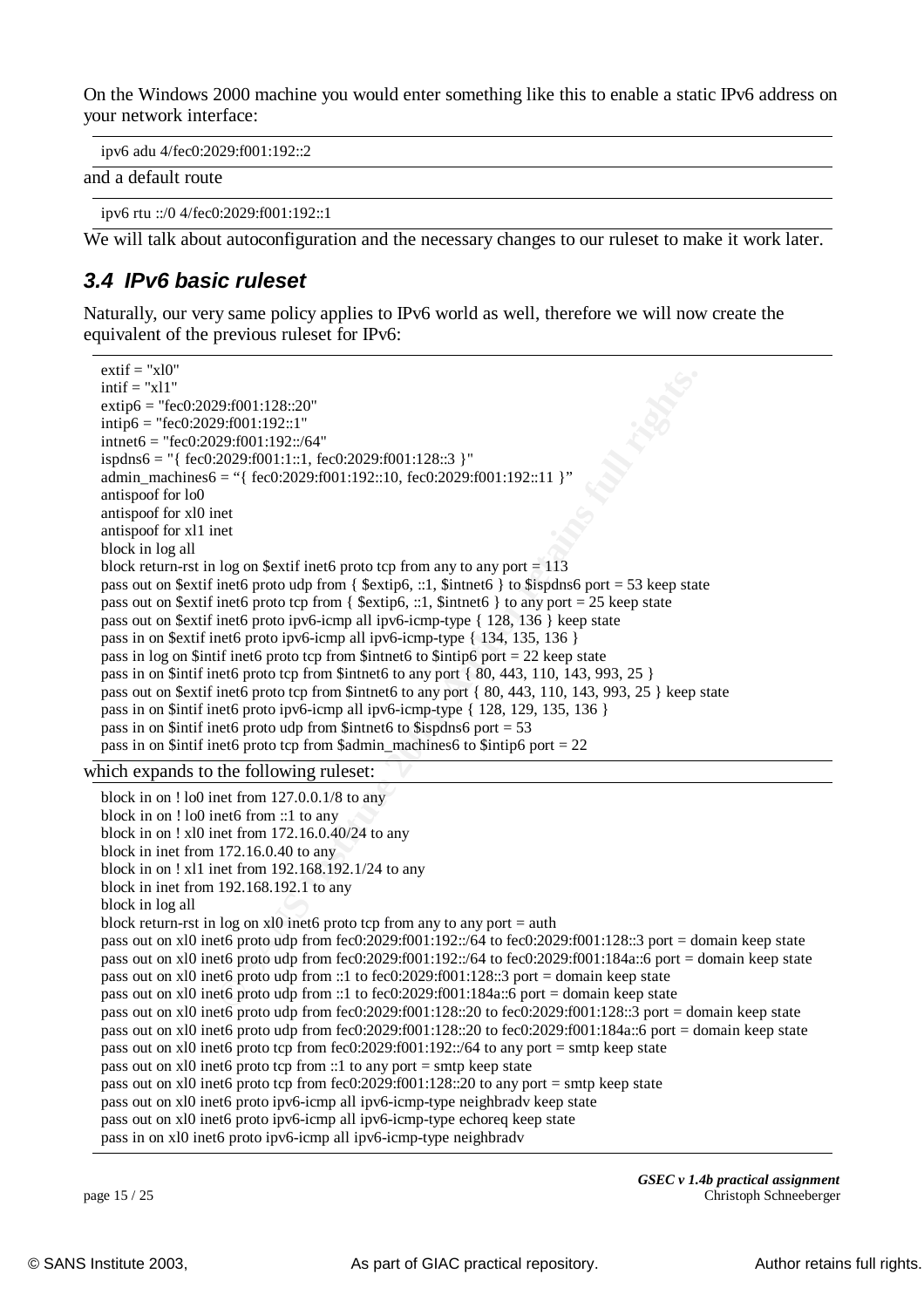| pass in on xl0 inet6 proto ipv6-icmp all ipv6-icmp-type neighbrsol<br>pass in log on x11 inet6 proto tcp from fec0:2029:f001:192::/64 to fec0:2029:f001:192::1 port = ssh keep state<br>pass in on x11 inet6 proto tcp from fec0:2029:f001:192::/64 to any port = smtp<br>pass in on x11 inet6 proto tcp from fec0:2029:f001:192::/64 to any port = imaps<br>pass in on x11 inet6 proto tcp from fec0:2029:f001:192::/64 to any port = imap<br>pass in on x11 inet6 proto tcp from fec0:2029:f001:192::/64 to any port = $pop3$<br>pass in on x11 inet6 proto tcp from fec0:2029:f001:192::/64 to any port = https<br>pass in on x11 inet6 proto tcp from fec0:2029:f001:192::/64 to any port = www<br>pass out on x10 inet6 proto tcp from fec0:2029:f001:192::/64 to any port = smtp keep state<br>pass out on x10 inet6 proto tcp from fec0:2029:f001:192::/64 to any port = imaps keep state<br>pass out on x10 inet6 proto tcp from fec0:2029:f001:192::/64 to any port = imap keep state<br>pass out on x10 inet6 proto tcp from fec0:2029:f001:192::/64 to any port = pop3 keep state<br>pass out on x10 inet6 proto tcp from fec0:2029:f001:192::/64 to any port = https keep state<br>pass out on x10 inet6 proto tcp from fec0:2029:f001:192::/64 to any port = www keep state<br>pass in on x11 inet6 proto ipv6-icmp all ipv6-icmp-type neighbradv<br>pass in on x11 inet6 proto ipv6-icmp all ipv6-icmp-type neighbrsol<br>pass in on x11 inet6 proto ipv6-icmp all ipv6-icmp-type echorep<br>pass in on x11 inet6 proto ipv6-icmp all ipv6-icmp-type echoreq<br>pass in on x11 inet6 proto udp from fec0:2029:f001:192::/64 to fec0:2029:f001:128::3 port = domain<br>pass in on x11 inet6 proto udp from fec0:2029:f001:192::/64 to fec0:2029:f001:184a::6 port = domain<br>pass in on x10 inet6 proto tcp from fec0:2029:f001:192::10 to fec0:2029:f001:192::1 port = ssh<br>pass in on x10 inet6 proto tcp from fec0:2029:f001:192::11 to fec0:2029:f001:192::1 port = ssh<br>is you can see, there are quite some differences between the IPv4 basic rules et concerning the<br>andling of ICMP messages.<br>I IPv4 there is no such thing as the ARP <sup>10</sup> -protocol in IPv4 which is used to query the Ethernet<br>ddress of a machine that we want to communicate with over IPv4.<br>Vith IPv6 this is different; IPv6 uses a set of ICMP messages to query the Ethernet-address of a |
|--------------------------------------------------------------------------------------------------------------------------------------------------------------------------------------------------------------------------------------------------------------------------------------------------------------------------------------------------------------------------------------------------------------------------------------------------------------------------------------------------------------------------------------------------------------------------------------------------------------------------------------------------------------------------------------------------------------------------------------------------------------------------------------------------------------------------------------------------------------------------------------------------------------------------------------------------------------------------------------------------------------------------------------------------------------------------------------------------------------------------------------------------------------------------------------------------------------------------------------------------------------------------------------------------------------------------------------------------------------------------------------------------------------------------------------------------------------------------------------------------------------------------------------------------------------------------------------------------------------------------------------------------------------------------------------------------------------------------------------------------------------------------------------------------------------------------------------------------------------------------------------------------------------------------------------------------------------------------------------------------------------------------------------------------------------------------------------------------------------------------------------------------------------------------------------------------------------------------------------------------------------------------------------------------------------------------------------------------------------------------------------------------------------------|
| in the same link. This is accomplished by the pair:                                                                                                                                                                                                                                                                                                                                                                                                                                                                                                                                                                                                                                                                                                                                                                                                                                                                                                                                                                                                                                                                                                                                                                                                                                                                                                                                                                                                                                                                                                                                                                                                                                                                                                                                                                                                                                                                                                                                                                                                                                                                                                                                                                                                                                                                                                                                                                |
|                                                                                                                                                                                                                                                                                                                                                                                                                                                                                                                                                                                                                                                                                                                                                                                                                                                                                                                                                                                                                                                                                                                                                                                                                                                                                                                                                                                                                                                                                                                                                                                                                                                                                                                                                                                                                                                                                                                                                                                                                                                                                                                                                                                                                                                                                                                                                                                                                    |
| Neighbor Solicitation Message (icmp-type 135) <sup>11</sup>                                                                                                                                                                                                                                                                                                                                                                                                                                                                                                                                                                                                                                                                                                                                                                                                                                                                                                                                                                                                                                                                                                                                                                                                                                                                                                                                                                                                                                                                                                                                                                                                                                                                                                                                                                                                                                                                                                                                                                                                                                                                                                                                                                                                                                                                                                                                                        |
| Neighbor Advertisement Message (icmp-type $136$ ) <sup>12</sup>                                                                                                                                                                                                                                                                                                                                                                                                                                                                                                                                                                                                                                                                                                                                                                                                                                                                                                                                                                                                                                                                                                                                                                                                                                                                                                                                                                                                                                                                                                                                                                                                                                                                                                                                                                                                                                                                                                                                                                                                                                                                                                                                                                                                                                                                                                                                                    |
| While the first does the job of an arp query, the second are replies to these queries.                                                                                                                                                                                                                                                                                                                                                                                                                                                                                                                                                                                                                                                                                                                                                                                                                                                                                                                                                                                                                                                                                                                                                                                                                                                                                                                                                                                                                                                                                                                                                                                                                                                                                                                                                                                                                                                                                                                                                                                                                                                                                                                                                                                                                                                                                                                             |
| The IPv6 icmp types 128 <sup>13</sup> and 129 <sup>14</sup> are echo request and echo reply respectively and needed for<br>o work. If you want to traceroute from the inside, you need to make sure that your traceroute u<br>emp. Under Windows this is the default, under OpenBSD you can force traceroute6 to use icmp<br>ne -I switch.                                                                                                                                                                                                                                                                                                                                                                                                                                                                                                                                                                                                                                                                                                                                                                                                                                                                                                                                                                                                                                                                                                                                                                                                                                                                                                                                                                                                                                                                                                                                                                                                                                                                                                                                                                                                                                                                                                                                                                                                                                                                         |
| Iso note that the scrub directive has been removed, since it doesn't act on IPv6 packets yet, it o<br>ormalizes IPv4 packets for the moment.                                                                                                                                                                                                                                                                                                                                                                                                                                                                                                                                                                                                                                                                                                                                                                                                                                                                                                                                                                                                                                                                                                                                                                                                                                                                                                                                                                                                                                                                                                                                                                                                                                                                                                                                                                                                                                                                                                                                                                                                                                                                                                                                                                                                                                                                       |
| .4.1 DNS issues                                                                                                                                                                                                                                                                                                                                                                                                                                                                                                                                                                                                                                                                                                                                                                                                                                                                                                                                                                                                                                                                                                                                                                                                                                                                                                                                                                                                                                                                                                                                                                                                                                                                                                                                                                                                                                                                                                                                                                                                                                                                                                                                                                                                                                                                                                                                                                                                    |
| lease note that you can't use OpenBSD built in nslookup command to make queries over IPv6.<br>slookup command can't speak IPv6. Anyway, all IPv6 aware applications can query IPv6 relate<br>ecords over the IPv6 protocols.                                                                                                                                                                                                                                                                                                                                                                                                                                                                                                                                                                                                                                                                                                                                                                                                                                                                                                                                                                                                                                                                                                                                                                                                                                                                                                                                                                                                                                                                                                                                                                                                                                                                                                                                                                                                                                                                                                                                                                                                                                                                                                                                                                                       |

With IPv6 this is different; IPv6 uses a set of ICMP messages to query the Ethernet-address of a host on the same link. This is accomplished by the pair:

- Neighbor Solicitation Message (icmp-type  $135$ )<sup>11</sup>
- Neighbor Advertisement Message (icmp-type  $136$ )<sup>12</sup>

The IPv6 icmp types  $128^{13}$  and  $129^{14}$  are echo request and echo reply respectively and needed for ping to work. If you want to traceroute from the inside, you need to make sure that your traceroute uses icmp. Under Windows this is the default, under OpenBSD you can force traceroute6 to use icmp with the -I switch.

Also note that the scrub directive has been removed, since it doesn't act on IPv6 packets yet, it only normalizes IPv4 packets for the moment.

#### **3.4.1 DNS issues**

Please note that you can't use OpenBSD built in nslookup command to make queries over IPv6. This nslookup command can't speak IPv6. Anyway, all IPv6 aware applications can query IPv6 related records over the IPv6 protocols.

While our OpenBSD client is able to resolve names and IPs over IPv6 solely, Windows 2000 can not.

*GSEC v 1.4b practical assignment* page 16 / 25 Christoph Schneeberger

<sup>10</sup> RFC1042 - A Standard for the Transmission of IP Datagrams over IEEE 802 Networks

<sup>11</sup> RFC2461 - Neighbor Discovery for IP Version 6 (IPv6)

<sup>12</sup> RFC2461 - Neighbor Discovery for IP Version 6 (IPv6)

<sup>13</sup> RFC2463 - Internet Control Message Protocol (ICMPv6) for the Internet Protocol Version 6 (IPv6) Specification

<sup>14</sup> RFC2463 - Internet Control Message Protocol (ICMPv6) for the Internet Protocol Version 6 (IPv6) Specification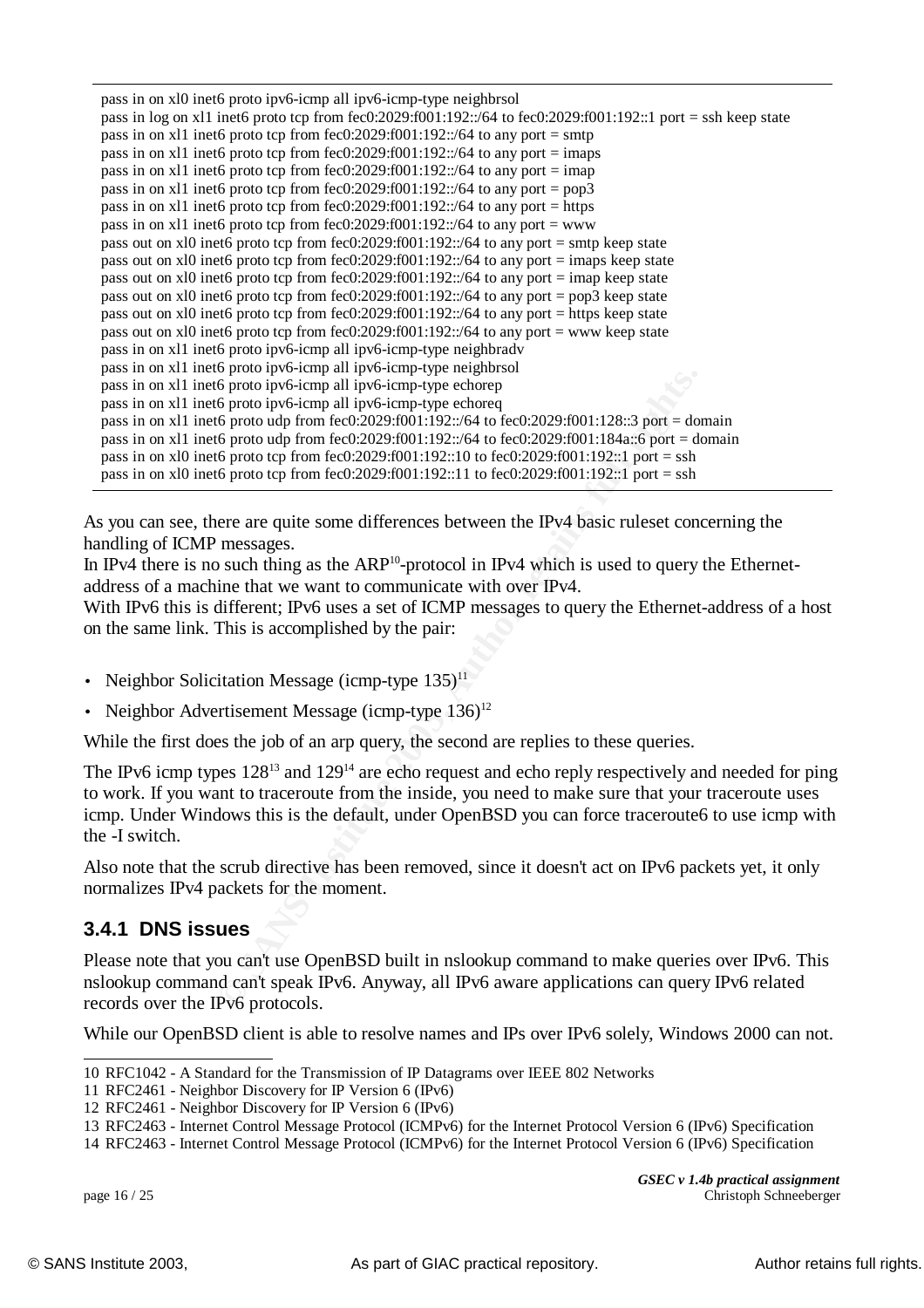Therefore the Windows 2000 client is still relying on a DNS server reachable over IPv4 for name and IP resolution.

key procedure like in this paper and are not able to see any sites. The same is naturally valid for tools So while an URL like http://[fec0:501:4819:2000:210:f3ff:fe03:4d0]/ does work in our setup to surf www.kame.net, it will not work with http://www.kame.net without IPv4 DNS being accessible. This will be solved by combining the rulesets but you should be aware of this fact when following a step by like tracert6.exe, ping6.exe, etc.

### **3.4.2 Browser issues**

It should be noted that on Windows platforms the only choice for IPv6 enhanced browsing experience is Internet Explorer, while on Linux and BSD platforms Mozilla works over IPv6.

The hs247.com homepage lists many pointers to IPv6 capable applications<sup>15</sup>.

### *3.5 Combining both rulesets*

Provided that both our rulesets have worked so far as expected, we will now try to combine both rulesets into one. I have tried to keep it as simple a possible and to group rules together as much as possible:

- 1. Add missing macros from the IPv4 basic ruleset
- 2. Add "scrub in all" directive
- 3. Add NAT (only applies to IPv4 connections)
- 4. Add all existing IPv6 rules a line below with "inet6" replaced by "inet"
- 5. Exchange references to IPv6 specific macros with the corresponding IPv4 macro
- 6. Manually adjust icmp handling

This procedure leaves us with the following ruleset:

```
ng both rulesets<br>
n our rulesets have worked so far as expected, we will now try to<br>
thave tried to keep it as simple a possible and to group rules toget<br>
nacros from the IPv4 basic ruleset<br>
all" directive<br>
y applies to 
extif = "x10"intif = "x11"extip4 = "172.16.0.40"extip6 = "fec0:2029:f001:128::20"
intip4 = "192.168.192.1"intip6 = "fec0:2029:f001:192::1"
intnet4 = "192.168.192.0/24"intnet6 = "fec0:2029:f001:192::/64"
ispdns = "{172.16.1.6, 172.16.0.3 }"
ispdns6 = "{ fec0:2029:f001:184a::6, fec0:2029:f001:128::3 }"
admin_machines4 = "{ 192.168.192.10, 192.168.192.11 }"
admin_machines6 = "{ fec0:2029:f001:192::10, fec0:2029:f001:192::11 }"
scrub in all
nat on $extif inet from $intnet4 to any -> $extip4
antispoof for lo0
antispoof for xl0 inet
antispoof for xl1 inet
block in log all
block return-rst in log on $extif inet6 proto tcp from any to any port = 113block return-rst in log on $extif inet proto tcp from any to any port = 113pass out on $extif inet6 proto udp from { $extip6, ::1, $intnet6 } to $ispdns6 port = 53 keep state
```
15 HS247 - IPv6 News & Links - http://www.hs247.com

*GSEC v 1.4b practical assignment* page 17 / 25 Christoph Schneeberger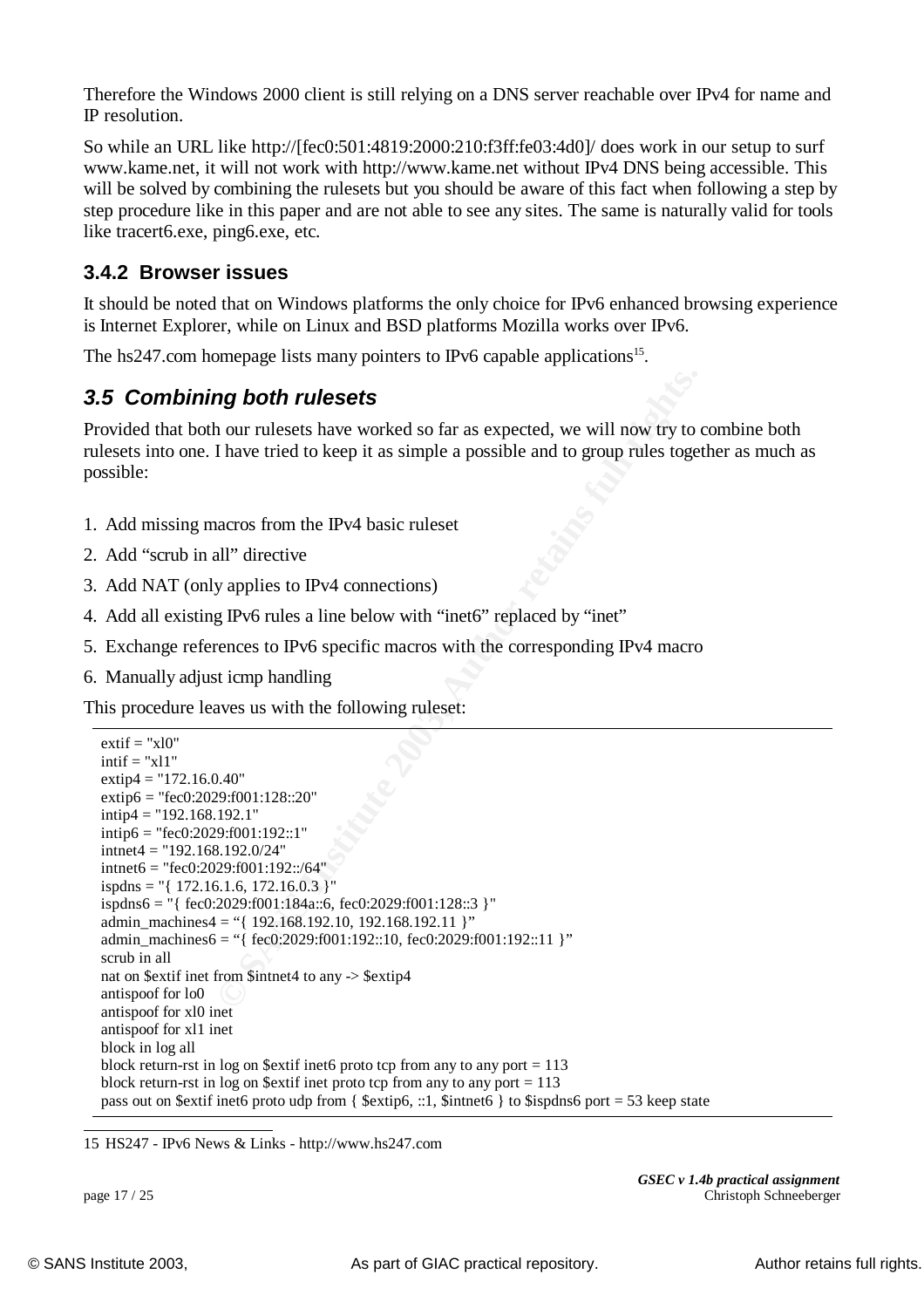| pass out on \$extif inet proto udp from { \$extip4, 127.0.0.1, \$intnet4 } to \$ispdns port = 53 keep state     |
|-----------------------------------------------------------------------------------------------------------------|
| pass out on \$extif inet6 proto tcp from { \$extip6, ::1, \$intnet6 } to any port = 25 keep state               |
| pass out on \$extif inet proto tcp from { \$extip4, 127.0.0.1, \$intermole 3 to any port = 25 keep state        |
| pass out on \$extif inet6 proto ipv6-icmp all ipv6-icmp-type { 128, 136 } keep state                            |
| pass in on \$extif inet6 proto ipv6-icmp all ipv6-icmp-type { 135, 136 }                                        |
| pass out on \$extif inet proto icmp all icmp-type 8 code 0 keep state                                           |
| pass in log on \$intif inet6 proto tcp from \$intnet6 to \$intip6 port = 22 keep state                          |
| pass in log on \$intif inet proto tcp from \$intnet4 to \$intip4 port $= 22$ keep state                         |
| pass in on \$intif inet6 proto tcp from \$intnet6 to any port {80, 443, 110, 143, 993, 25 }                     |
| pass in on \$intif inet proto tcp from \$intnet4 to any port {80, 443, 110, 143, 993, 25 }                      |
| pass out on \$extif inet6 proto tcp from \$intnet6 to any port {80, 443, 110, 143, 993, 25 } keep state         |
| pass out on \$extif inet proto tcp from \$intnet4 to any port {80, 443, 110, 143, 993, 25 } keep state          |
| pass in on \$intif inet6 proto ipv6-icmp all ipv6-icmp-type { 128, 129, 135, 136 }                              |
| pass in on \$intif inet proto icmp all icmp-type 8 code 0                                                       |
| pass in on \$intif inet6 proto udp from \$intnet6 to \$ispdns6 port = $53$                                      |
| pass in on \$intif inet proto udp from \$intnet4 to \$ispdns port = $53$                                        |
| pass in on \$intif inet proto tcp from \$admin_machines4 to \$intip4 port $= 22$                                |
| pass in on \$intif inet6 proto tcp from \$admin_machines6 to \$intip6 port $= 22$                               |
| which results in the following expanded ruleset:                                                                |
|                                                                                                                 |
| scrub in all fragment reassemble                                                                                |
| block in on $!100$ inet from $127.0.0.1/8$ to any                                                               |
| block in on ! lo0 inet6 from ::1 to any                                                                         |
| block in on $!$ xl0 inet from 172.16.0.40/24 to any                                                             |
| block in inet from $172.16.0.40$ to any                                                                         |
| block in on ! xl1 inet from 192.168.192.1/24 to any                                                             |
| block in inet from $192.168.192.1$ to any                                                                       |
| block in log all                                                                                                |
| block return-rst in log on $x10$ inet 6 proto tcp from any to any port = auth                                   |
| block return-rst in log on $x10$ inet proto tcp from any to any port = auth                                     |
| pass out on xl0 inet6 proto udp from fec0:2029:f001:192::/64 to fec0:2029:f001:128::3 port = domain keep state  |
| pass out on x10 inet6 proto udp from fec0:2029:f001:192::/64 to fec0:2029:f001:184a::6 port = domain keep state |
| pass out on xl0 inet6 proto udp from ::1 to fec0:2029:f001:128::3 port = domain keep state                      |
| pass out on x10 inet6 proto udp from ::1 to fec0:2029:f001:184a::6 port = domain keep state                     |
| pass out on xl0 inet6 proto udp from fec0:2029:f001:128::20 to fec0:2029:f001:128::3 port = domain keep state   |
| pass out on xl0 inet6 proto udp from fec0:2029:f001:128::20 to fec0:2029:f001:184a::6 port = domain keep state  |
| pass out on xl0 inet proto udp from 192.168.192.0/24 to 172.16.0.3 port = domain keep state                     |
| pass out on xl0 inet proto udp from $192.168.192.0/24$ to $172.16.1.6$ port = domain keep state                 |
| pass out on x10 inet proto udp from 127.0.0.1 to 172.16.0.3 port = domain keep state                            |
| pass out on xl0 inet proto udp from 127.0.0.1 to 172.16.1.6 port = domain keep state                            |
| pass out on x10 inet proto udp from $172.16.0.40$ to $172.16.0.3$ port = domain keep state                      |
| pass out on x10 inet proto udp from $172.16.0.40$ to $172.16.1.6$ port = domain keep state                      |
| pass out on x10 inet6 proto tcp from fee0:2029:f001:192::/64 to any port = smtp keep state                      |
| pass out on xl0 inet6 proto tcp from ::1 to any port = smtp keep state                                          |
| pass out on x10 inet6 proto tcp from fec0:2029:f001:128::20 to any port = smtp keep state                       |
| pass out on xl0 inet proto tcp from $192.168.192.0/24$ to any port = smtp keep state                            |
| pass out on xl0 inet proto tcp from 127.0.0.1 to any port = smtp keep state                                     |
| pass out on x10 inet proto tcp from 172.16.0.40 to any port = smtp keep state                                   |
| pass out on xl0 inet6 proto ipv6-icmp all ipv6-icmp-type neighbradv keep state                                  |
| pass out on xl0 inet6 proto ipv6-icmp all ipv6-icmp-type echoreq keep state                                     |
| pass in on x10 inet6 proto ipv6-icmp all ipv6-icmp-type neighbradv                                              |

pass in on xl0 inet6 proto ipv6-icmp all ipv6-icmp-type neighbrsol

pass out on xl0 inet proto icmp all icmp-type echoreq code 0 keep state

pass in log on xl1 inet6 proto tcp from fec0:2029:f001:192::/64 to fec0:2029:f001:192::1 port = ssh keep state

pass in log on xl1 inet proto tcp from 192.168.192.0/24 to 192.168.192.1 port = ssh keep state

pass in on x11 inet6 proto tcp from fec0:2029:f001:192::/64 to any port = smtp

pass in on x11 inet6 proto tcp from fec0:2029:f001:192::/64 to any port = imaps

pass in on x11 inet6 proto tcp from fec0:2029:f001:192::/64 to any port = imap

*GSEC v 1.4b practical assignment* page 18 / 25 Christoph Schneeberger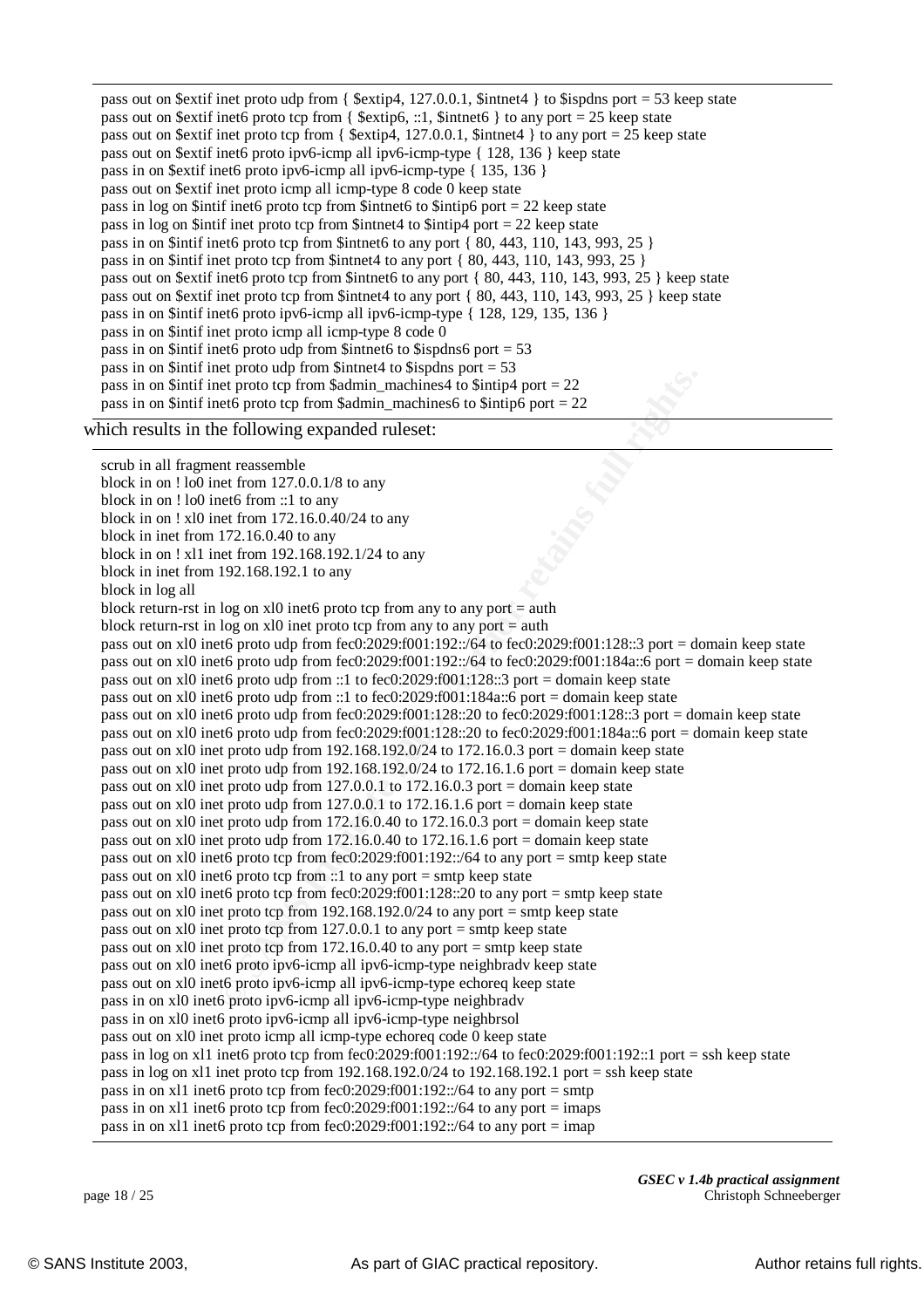**EVENT ON THE 2008 ISON THE 2008 ISON THE SANS ISON THE SANS ISON THE SANS ISON THE SANS ISON THE SANS ISON THE SANS ISON THE SANS ISON THE SANS ISON THE SANS ISON THE SANS ISON THE SANS ISON THE SANS ISON THE SANS ISON TH** pass in on X<sub>11</sub> inet proto tcp from 192.168.192.0/24 to any port =  $\frac{\text{mfp}}{\text{mfp}}$  pass in on x<sub>11</sub> inet proto tcp from 192.168.192.0/24 to any port =  $\frac{\text{mfp}}{\text{mfp}}$ pass in on x11 inet6 proto tcp from fec0:2029:f001:192::/64 to any port = pop3 pass in on x11 inet6 proto tcp from fec $0:2029:1001:192::/64$  to any port = https pass in on xl1 inet6 proto tcp from fec0:2029:f001:192::/64 to any port  $=$  www pass in on xl1 inet proto tcp from  $192.168.192.0/24$  to any port = smtp pass in on x11 inet proto tcp from  $192.168.192.0/24$  to any port = imaps pass in on x11 inet proto tcp from  $192.168.192.0/24$  to any port = imap pass in on x11 inet proto tcp from  $192.168.192.0/24$  to any port = https pass in on x11 inet proto tcp from  $192.168.192.0/24$  to any port = www pass out on xl0 inet6 proto tcp from fec0:2029:f001:192::/64 to any port = smtp keep state pass out on xl0 inet6 proto tcp from fec0:2029:f001:192::/64 to any port = imaps keep state pass out on xl0 inet6 proto tcp from fec0:2029:f001:192::/64 to any port = imap keep state pass out on xl0 inet6 proto tcp from fec0:2029:f001:192::/64 to any port = pop3 keep state pass out on xl0 inet6 proto tcp from fec0:2029:f001:192::/64 to any port = https keep state pass out on xl0 inet6 proto tcp from fec0:2029:f001:192::/64 to any port = www keep state pass out on xl0 inet proto tcp from 192.168.192.0/24 to any port = smtp keep state pass out on xl0 inet proto tcp from 192.168.192.0/24 to any port = imaps keep state pass out on xl0 inet proto tcp from  $192.168.192.0/24$  to any port = imap keep state pass out on xl0 inet proto tcp from 192.168.192.0/24 to any port = pop3 keep state pass out on xl0 inet proto tcp from  $192.168.192.0/24$  to any port = https keep state pass out on xl0 inet proto tcp from  $192.168.192.0/24$  to any port = www keep state pass in on xl1 inet6 proto ipv6-icmp all ipv6-icmp-type neighbradv pass in on xl1 inet6 proto ipv6-icmp all ipv6-icmp-type neighbrsol pass in on xl1 inet6 proto ipv6-icmp all ipv6-icmp-type echorep pass in on xl1 inet6 proto ipv6-icmp all ipv6-icmp-type echoreq pass in on xl1 inet proto icmp all icmp-type echoreq code 0 pass in on xl1 inet6 proto udp from fec0:2029:f001:192::/64 to fec0:2029:f001:128::3 port = domain pass in on x11 inet6 proto udp from fec0:2029:f001:192::/64 to fec0:2029:f001:184a::6 port = domain pass in on xl1 inet proto udp from 192.168.192.0/24 to 172.16.0.3 port = domain pass in on x11 inet proto udp from  $192.168.192.0/24$  to  $172.16.1.6$  port = domain pass in on xl1 inet proto tcp from 192.168.192.10 to 192.168.192.1 port = ssh pass in on x1 inet proto tcp from 192.168.192.11 to 192.168.192.1 port = ssh pass in on x11 inet6 proto tcp from fec0:2029:f001:192::10 to fec0:2029:f001:192::1 port = ssh pass in on x11 inet6 proto tcp from fec0:2029:f001:192::11 to fec0:2029:f001:192::1 port = ssh

Now, as we have all the rules in place that reflect our policy, we are about to test if our setup really does what we want it to do.

### *3.6 Testing the rulesets*

We will test our ruleset by checking our policy's statements line by line by appropriate testing methods. Tools involved in testing are

- nmap<sup>16</sup> (a version which is IPv6 capable)
- netcat (nc) and tcpdump for further investigations

First of all we will try to scan an external host while listening on the external interface which packets will make it through and if our results are according to our policy.

### **3.6.1 Testing internal to firewall/external**

#### *3.6.1.a IPv4 from internal*

First of all, let us check if our firewall does not respond on any port except 113/tcp from an internal machine which is not in the \$admin\_machines macro of our ruleset with a command like

*GSEC v 1.4b practical assignment* page 19 / 25 Christoph Schneeberger

<sup>16</sup> nmap portscanner - http://www.insecure.org/nmap/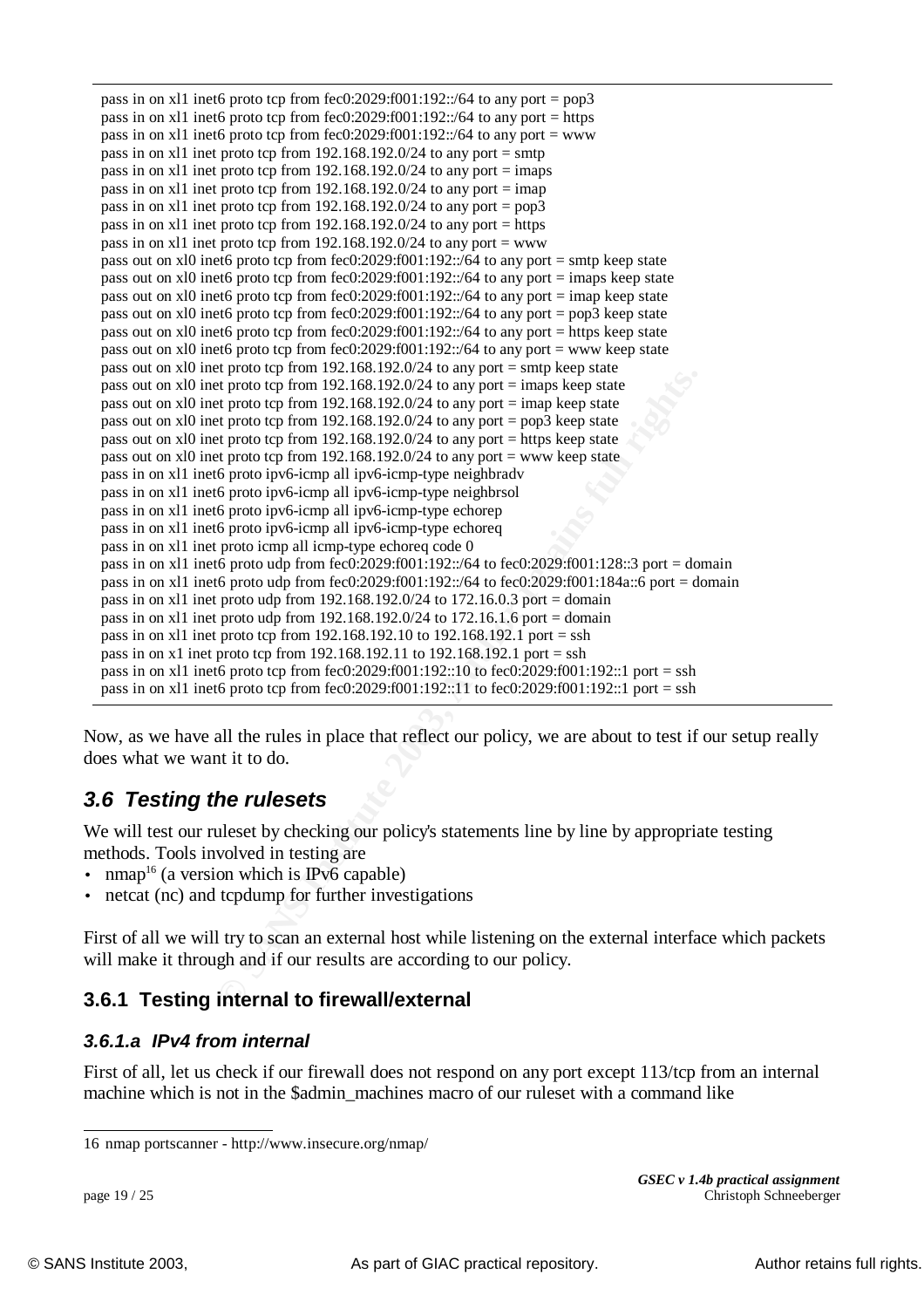nmap -P0 -sTU 192.168.192.1

which should result in something similar to

|            | Interesting ports on $192.168.192.1$ : |                   |                                                                     |  |  |
|------------|----------------------------------------|-------------------|---------------------------------------------------------------------|--|--|
|            |                                        |                   | (The 3066 ports scanned but not shown below are in state: filtered) |  |  |
| Port       | State                                  | Service           |                                                                     |  |  |
| $25$ /tcp  | closed                                 | smtp              |                                                                     |  |  |
| $80$ /tcp  | closed                                 | http              |                                                                     |  |  |
| $110$ /tcp | closed                                 | $pop-3$           |                                                                     |  |  |
| $143$ /tcp | closed                                 | imap <sub>2</sub> |                                                                     |  |  |
| $443$ /tcp | closed                                 | https             |                                                                     |  |  |
| $993$ /tcp | closed                                 | imaps             |                                                                     |  |  |
|            |                                        |                   |                                                                     |  |  |

Nmap run completed -- 1 IP address (1 host up) scanned in 282.431 seconds

To test from internal to external we will try to portscan our ISPs POP3 server and we will watch on our firewall's external interface which packets make it through.

We run tcpdump on the firewall and instruct it to listen only to our external interface and redirect its output to file for later analysis, with a command like

tcpdump -nvvv -i xl0 > /tmp/intext4.dmp

and on the internal portscanning machine we run a nmap portscan against a non-existing target, i.e.

nmap -P0 -sTU 172.16.1.14

When you display the contents of /tmp/intext4.dmp you should see a group of lines for each allowed port like the ones below for port 110/tcp but nothing more:

16:31:47.982320 172.16.0.40.64848 > 172.16.0.120.110: S [tcp sum ok] 2940611853:2940611853(0) win 16384  $<$ mss 14

60,nop,nop,sackOK,nop,wscale 0,nop,nop,timestamp 226066400 0> (DF) (ttl 63, id 47087, bad cksum 46e5!) 16:31:47.982749 172.16.0.120.110 > 172.16.0.40.64848: S [tcp sum ok] 2695391048:2695391048(0) ack 2940611854 wi

n 32120 <mss 1460,sackOK,timestamp 199337061 226066400,nop,wscale 0> (DF) (ttl 64, id 25742)

16:31:47.983550 172.16.0.40.64848 > 172.16.0.120.110: . [tcp sum ok] ack 1 win 17376 <nop,nop,timestamp 2260664

00 199337061> (DF) (ttl 63, id 57616, bad cksum 1dd0!)

16:31:47.984709 172.16.0.40.64848 > 172.16.0.120.110: R [tcp sum ok] 1:1(0) ack 1 win 0 (DF) (ttl 63, id 47684, bad cksum 44a8!)

Your dump should not contain any line containing a destination port other than what we allowed in our ruleset.

#### *3.6.1.b IPv6 from internal*

and interface which packets make it through.<br>
Final interface which packets make it through.<br> **EVALUATE INTERFACE TRANS IS AND A CONSTANT AND THE CONSTANT ON A CONSTANT AND INTERFACE analysis, with a command like<br>**  $R = 80$ The IPv6 portscan of our firewall should give identical results to the scans done over IPv4 because our policy specifies them to behave completely identical. So we scan our firewall from internal over IPv6 with a command like

```
nmap -P0 -sT -6 fec0:2029:f001:192::1
```
and the result should look like

| Interesting ports on fec0:2029:f001:192::1: |                                                                     |         |  |  |
|---------------------------------------------|---------------------------------------------------------------------|---------|--|--|
|                                             | (The 1598 ports scanned but not shown below are in state: filtered) |         |  |  |
|                                             | Port State Service                                                  |         |  |  |
| $22$ /tcp                                   | open                                                                | ssh     |  |  |
|                                             | $25/\text{top}$ closed                                              | smtp    |  |  |
|                                             | 80/tcp closed                                                       | http    |  |  |
|                                             | $110/\text{top}$ closed                                             | $pop-3$ |  |  |

*GSEC v 1.4b practical assignment* page 20 / 25 Christoph Schneeberger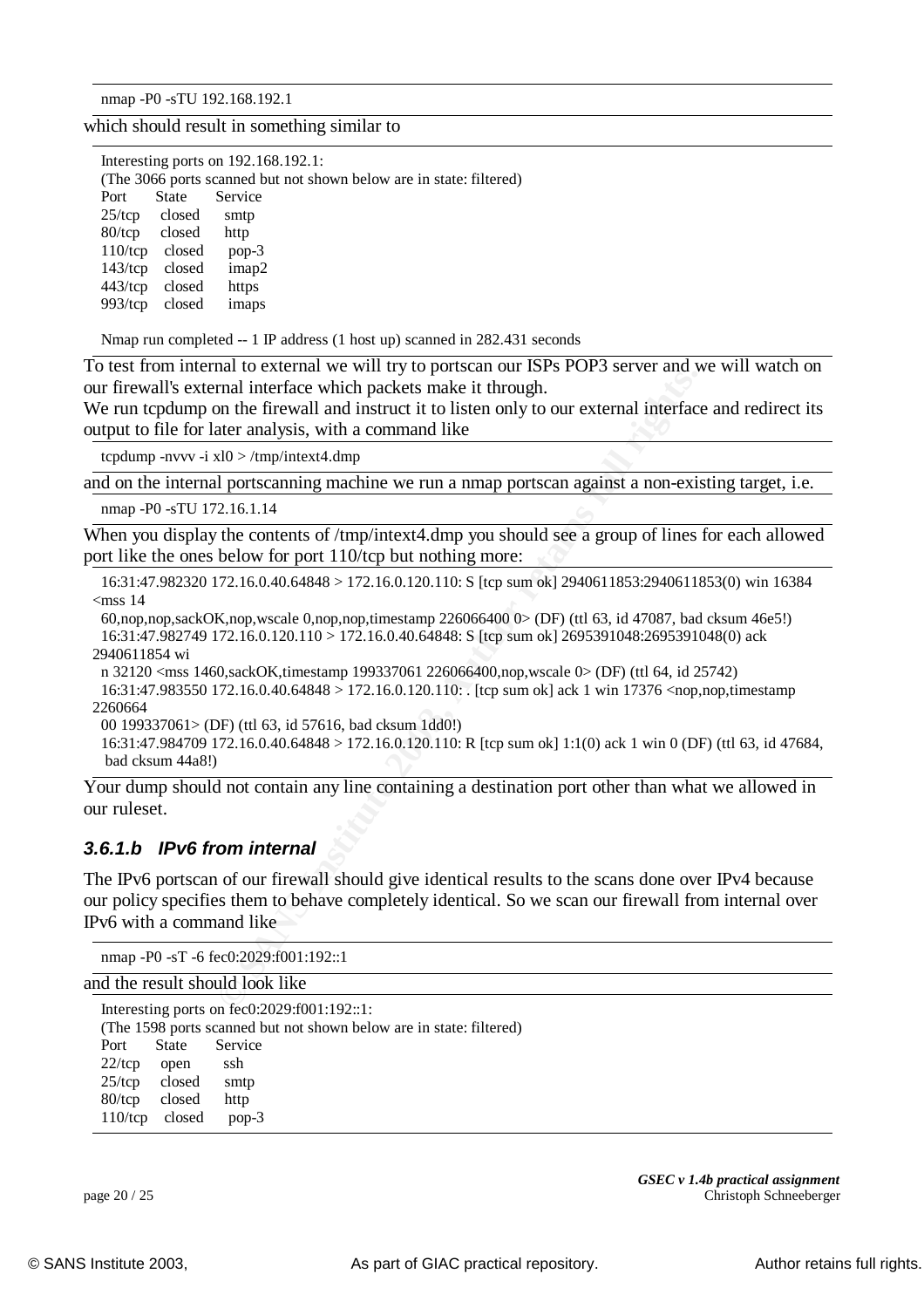143/tcp closed imap2 443/tcp closed https 993/tcp closed imaps

Nmap run completed -- 1 IP address (1 host up) scanned in 185.266 seconds

#### $\mathcal{L} = \mathcal{L} \mathcal{L} \mathcal{L} \mathcal{L} \mathcal{L} \mathcal{L} \mathcal{L} \mathcal{L} \mathcal{L} \mathcal{L} \mathcal{L} \mathcal{L} \mathcal{L} \mathcal{L} \mathcal{L} \mathcal{L} \mathcal{L} \mathcal{L} \mathcal{L} \mathcal{L} \mathcal{L} \mathcal{L} \mathcal{L} \mathcal{L} \mathcal{L} \mathcal{L} \mathcal{L} \mathcal{L} \mathcal{L} \mathcal{L} \mathcal{L} \mathcal{L} \mathcal{L} \mathcal{L} \mathcal{L} \mathcal$ **3.6.2 Testing external to firewall/internal**

Nmap will be started twice, first to scan the external single IPv4 address and then the external single IPv6 address as well as the complete internal IPv6 network.

#### *3.6.2.a IPv4 from external*

Issue the following command from a machine which is connected to the external network anywhere (read: the Internet) but without any filtering in place enroute:

nmap -P0 -sTU 172.16.0.40

The option -P0 is necessary since our firewall will not reply to icmp echo requests (ping), and nmap would stop portscanning when not given this option. The results should look similar to:

Interesting ports on 6boner.telemedia.ch (172.16.0.40): (Ports scanned but not shown below are in state: filtered) Port State Service 113/tcp unfiltered auth

Nmap run completed -- 1 IP address (1 host up) scanned in 414 seconds

(Remember the return-rst statement for port 113 in our rulesets)

#### *3.6.2.b IPv6 from external*

Now let's repeat this over IPv6 for the firewall's external IPv6 address, with the limitation that the nmap scanners latest alpha release (3.10ALPHA9) at the time of this writing only supports tcp connect scans, but no form of udp scanning. Therefore we leave off the -U option:

nmap -P0 -sT -6 fec0:2029:f001:128::40

which should result in a similar output like the following:

Interesting ports on fec0:2029:f001:128::40: (The 1604 ports scanned but not shown below are in state: filtered) Port State Service 113/tcp closed auth

Nmap run completed -- 1 IP address (1 host up) scanned in 498.963 seconds

2.16.0.40<br> **EXECUS INTERENT CONTENT CONSECUTE:**<br> **EXECUTE AUTOMOTE AUTOMOTE AUTOMOTE AUTOMOTE AUTOMOTE AUTOMOTE AUTOMOTE AUTOMOTE AUTOMOTE IN THE AUTOMOTE AUTOMOTED SET IN 2013 AUTOMOTED AUTOMOTED AUTOMOTED AUTOMOTED AND A** Currently scanning on IPv6 with nmap is only available for individual hosts, but not for networks, therefore we will only scan our existing internal clients explicitly, by specifying the same command as above but with the clients IPv6 address as argument, i.e.:

nmap -P0 -sT -6 fec0:2029:f001:192::2

which will result in something like

Interesting ports on fec0:2029:f001:192::2: (The 1604 ports scanned but not shown below are in state: filtered) Port State Service 113/tcp closed auth

Nmap run completed -- 1 IP address (1 host up) scanned in 797.166 seconds

*GSEC v 1.4b practical assignment* page 21 / 25 Christoph Schneeberger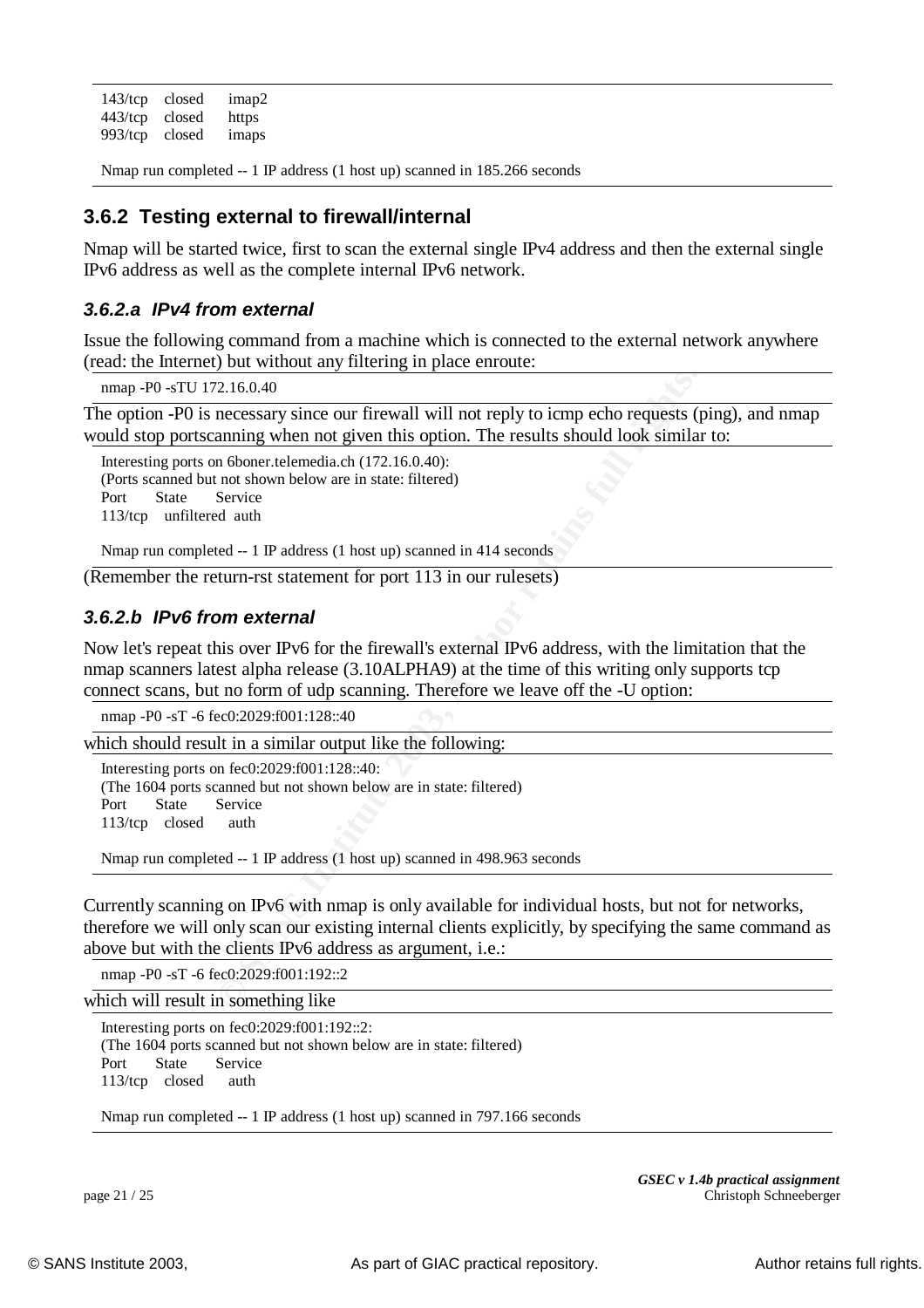We can now assume that our firewall does what our policy wants it to do. In real life you would now start to further tighten your ruleset. Some hints have been given within this paper as where to look to improve the firewalls system security as well as the firewalls ruleset.

# **4 More advanced rules**

### *4.1 Allowing the clients to autoconfigure their IPv6 addresses*

There are two methods to autoconfigure the clients' IP addresses in IPv6:

- stateless address autoconfiguration
- stateful address autoconfiguration

utoconfiguration actually refers to a DHCP-like implementation, uginments, leases etc. While with stateless address autoconfiguration<br>is its address on its own using local information like the MAC address<br>is explained in R Stateful address autoconfiguration actually refers to a DHCP-like implementation, where a server keeps track of assignments, leases etc. While with stateless address autoconfiguration the host in question generates its address on its own using local information like the MAC address of the interface concerned and site information which is advertised by the local router. Stateless address autoconfiguration is explained in RFC2462<sup>17</sup>.

The author is not aware of a DHCP implementation for IPv6 at the moment, therefore we will show how to implement stateless address autoconfiguration. Also stateless autoconfiguration does not require any manual configuration on the client side which sounds like plug-n-play to us.

For stateless autoconfiguration to work we need a router that advertises our internal prefix to our clients, this will be our firewall. The daemon we want to run on our firewall is rtadvd<sup>18</sup>

So the steps are:

- 1. start the rtadvd daemon by invoking it with the internal interface as argument, in our case: */usr/sbin/rtadvd xl1*
- 2. add the following lines at the end of our /etc/pf.conf:

pass in on \$intif inet6 proto ipv6-icmp all ipv6-icmp-type 133 pass out on \$intif inet6 proto ipv6-icmp all ipv6-icmp-type 134

This is all that is required to let our clients autoconfigure from the firewall.

### *4.2 Allowing inbound traffic to a internal dualstacked mail- and webserver*

At a later point, we do not want to fetch our mail anymore from our ISP by POP3 and IMAP. Rather we would like our ISP to let the mx-entry of our domain point to our firewalls external IPv4 and IPv6 address to receive our mail directly on our internal mail server.

Also our website has been improved to house database driven content management system and we need to run that on our internal server too. Now let's see how we can enhance our rules to allow connections from external to our internal server at 192.168.192.3 / fec0:2029:f001:192::3.

It should be mentioned, that the security of your internal mail-/webserver is now crucial to the security of the whole internal network. A much more secure approach would be to put the mail- /webserver into a separate network segment attached to the firewall, often called Demilitarized Zone

*GSEC v 1.4b practical assignment* page 22 / 25 Christoph Schneeberger

<sup>17</sup> RFC2462 - IPv6 Stateless Address Autoconfiguration

<sup>18</sup> OpenBSD rtadvd manual page - http://www.openbsd.org/cgi-bin/man.cgi?query=rtadvd&sektion=0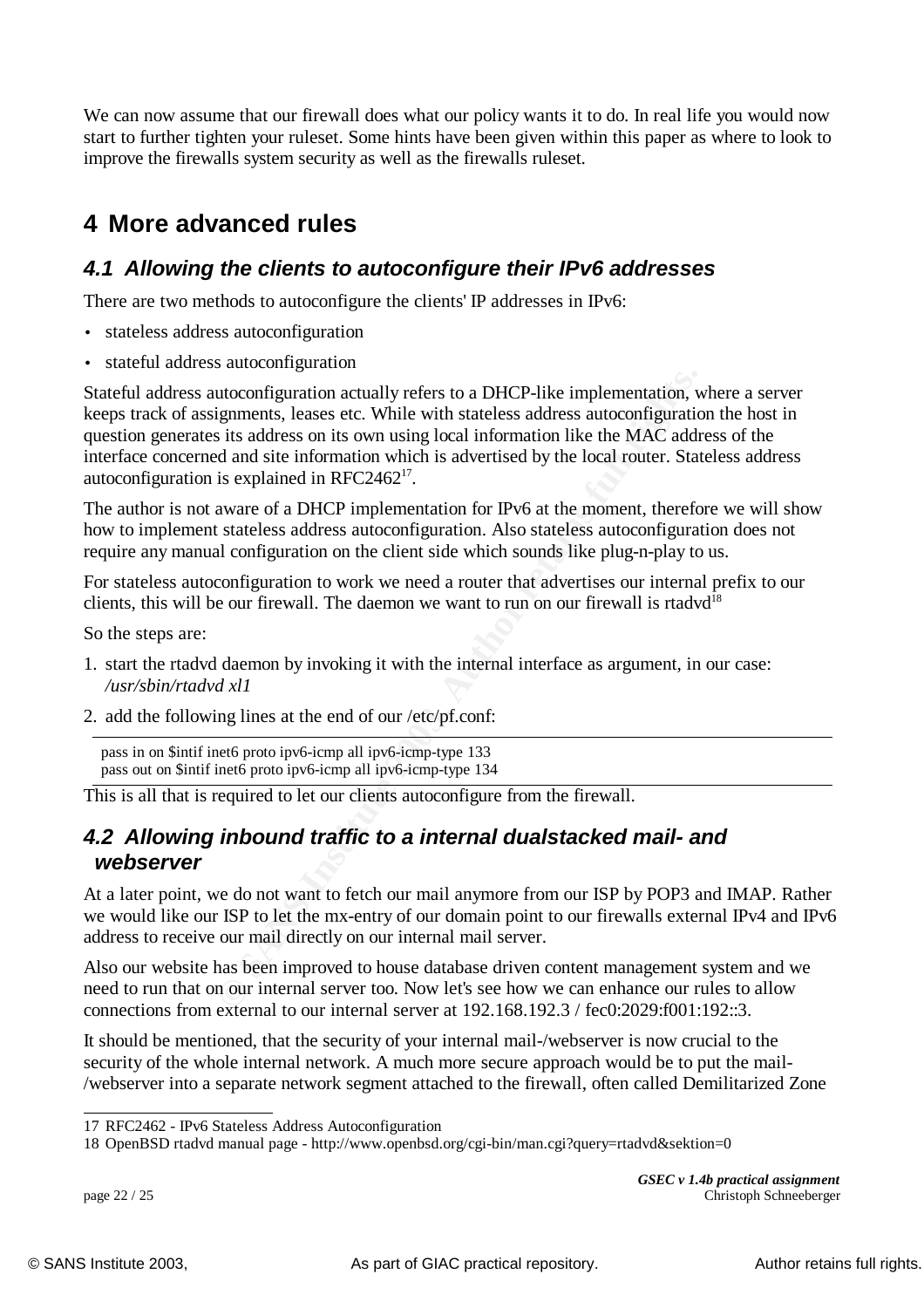(DMZ) or Secure Server Network (SSN).

Given our ISP has changed all DNS entries accordingly, we can now make the necessary changes to our ruleset.

#### $\frac{K}{2}$  Fa27  $\frac{K}{2}$  Fa27 2F94 9989 Fa37 2F94 9980 Fa37 2F94 9980 Fa37 2F94  $\frac{K}{2}$ **4.2.1 Inbound IPv4**

We will first add all changes needed to access our internal server from the Internet over IPv4. Since with IPv4 we do not have routable addresses we first have to add a redirector statement to redirect incoming traffic coming on ports 25/tcp and 80/tcp to our internal mailserver. For this we add the following lines immediately after our nat statement in /etc/pf.conf:

```
rdr on $extif inet proto tcp from any to $extip4 port 25 -> $intsrv4 port 25
rdr on $extif inet proto tcp from any to $extip4 port 80 -> $intsrv4 port 80
```
Since we work with macros, we have to add the following macros at the end of the macro section in our /etc/pf.conf

```
intsrv4 = "192.168.192.3"intsrv6 = "fec0:2029:f001:192::3"
```
Now our server is still not accessible, because incoming packets get blocked before our firewall has a chance to redirect them to the internal network. Therefore we need to explicitly allow them also on the external interface with the following pass rule added at the bottom of our /etc/pf.conf:

```
pass in on $extif inet proto tcp from any to $intsr4 port = 25 keep state
pass in on $extif inet proto tcp from any to $intsrv4 port = 80 keep state
```
Our internal server is now reachable from the internet on ports 25/tcp and 80/tcp over IPv4.

#### **4.2.2 Inbound IPv6**

8.192.3"<br>
29:001:192::3"<br>
29:001:192::3"<br>
29:001:192::3"<br>
39:001:192::3"<br>
39:001:192::3"<br>
39:001:192::3"<br>
29:001:192::3"<br>
29:001:192::3"<br>
29:001:192::3"<br>
20:00:00:16 many to Sintsrv4 port = 25 keep state<br>
20:00:00:00:00 m To allow IPv6 connections from the IPv6 Internet to our internal server we do not need to specify a redirector first, since we are running with routable ip addresses. Since we are blocking all initially, we need to do the work that rdr does for us in IPv4 manually, which means we have first to allow the packets to enter our firewall on the external interface. At this point the rdr statement creates a state for the internal interface so that we do not need to special allow our packets to leave the firewall on the internal interface. In IPv6 we need to explicitly allow both due to lack of NAT / RDR:

pass in on \$extif inet6 proto tcp from any to \$intsrv6 port  $= 25$  keep state pass in on \$extif inet6 proto tcp from any to \$intsrv6 port = 80 keep state pass in on \$intif inet6 proto tcp from \$intsrv6 port  $= 25$  to any keep state pass in on \$intif inet6 proto tcp from \$intsrv6 port  $= 80$  to any keep state

### *4.3 Complete /etc/pf.conf rule file*

For your reference here is the complete /etc/pf.conf with all changes added:

```
extif = "x10"intif = "x11"extip4 = "172.16.0.40"extip6 = "fec0:2029:f001:128::20"
intip4 = "192.168.192.1"
intip6 = "fec0:2029:f001:192::1"
intnet4 = "192.168.192.0/24"intnet6 = "fec0:2029:f001:192::/64"
ispths = "{ 172.16.1.6, 172.16.0.3 } "ispdns6 = "{ fec0:2029:f001:184a::6, fec0:2029:f001:128::3 }"
```
*GSEC v 1.4b practical assignment* page 23 / 25 Christoph Schneeberger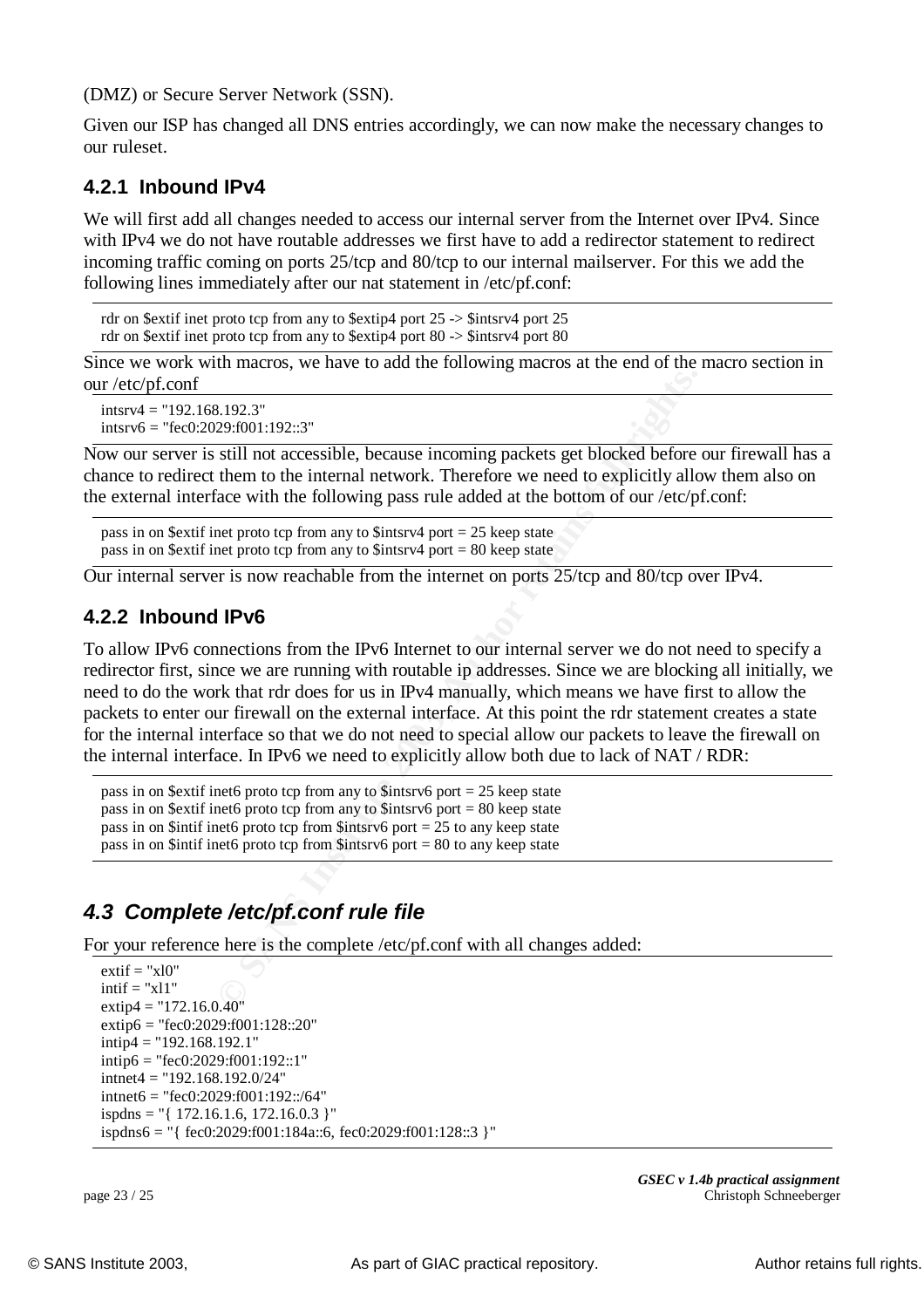**© SANS Institute 2003, Author retains full rights.** Fraction sexter increases the  $\frac{m}{2}$   $\frac{m}{2}$   $\frac{m}{2}$   $\frac{m}{2}$  from any to \$extip4 port 25 -> \$intsrv4 port 25 admin\_machines4 = " ${192.168.192.10, 192.168.192.11 }$ " admin\_machines6 = "{ fec0:2029:f001:192::10, fec0:2029:f001:192::11 }"  $intsrv4 = "192.168.192.3"$  $intsrv6 = "fec0:2029:f001:192::3"$ scrub in all nat on \$extif inet from \$intnet4 to any -> \$extip4 rdr on \$extif inet proto tcp from any to \$extip4 port 80 -> \$intsrv4 port 80 antispoof for lo0 antispoof for xl0 inet antispoof for xl1 inet block in log all block return-rst in log on \$extif inet6 proto tcp from any to any port = 113 block return-rst in log on \$extif inet proto tcp from any to any port = 113 pass out on \$extif inet6 proto udp from {  $$extip6$ , ::1, \$intnet6 } to \$ispdns6 port = 53 keep state pass out on \$extif inet proto udp from {  $$extip4, 127.0.0.1, $intnet4$  } to \$ispdns port = 53 keep state pass out on \$extif inet6 proto tcp from {  $$extip6, ::1$, $intnet6 }$  to any port = 25 keep state pass out on \$extif inet proto tcp from {  $$extip4, 127.0.0.1, $intnet4$  } to any port = 25 keep state pass out on \$extif inet6 proto ipv6-icmp all ipv6-icmp-type { 128, 136 } keep state pass in on \$extif inet6 proto ipv6-icmp all ipv6-icmp-type { 135, 136 } pass out on \$extif inet proto icmp all icmp-type 8 code 0 keep state pass in log on \$intif inet6 proto tcp from \$intnet6 to \$intip6 port = 22 keep state pass in log on \$intif inet proto tcp from \$intnet4 to \$intip4 port  $= 22$  keep state pass in on \$intif inet6 proto tcp from \$intnet6 to any port { 80, 443, 110, 143, 993, 25 } pass in on \$intif inet proto tcp from \$intnet4 to any port { 80, 443, 110, 143, 993, 25 } pass out on \$extif inet6 proto tcp from \$intnet6 to any port { 80, 443, 110, 143, 993, 25 } keep state pass out on \$extif inet proto tcp from \$intnet4 to any port { 80, 443, 110, 143, 993, 25 } keep state pass in on \$intif inet6 proto ipv6-icmp all ipv6-icmp-type { 128, 129, 135, 136 } pass in on \$intif inet proto icmp all icmp-type 8 code 0 pass in on \$intif inet6 proto udp from \$intnet6 to \$ispdns6 port = 53 pass in on \$intif inet proto udp from \$intnet4 to \$ispdns port = 53 pass in on \$intif inet proto tcp from \$admin\_machines4 to \$intip4 port =  $22$ pass in on \$intif inet6 proto tcp from \$admin\_machines6 to \$intip6 port = 22 pass in on \$intif inet6 proto ipv6-icmp all ipv6-icmp-type 133 pass out on \$intif inet6 proto ipv6-icmp all ipv6-icmp-type 134 pass in on \$extif inet proto tcp from any to \$intsrv4 port = 25 keep state pass in on \$extif inet proto tcp from any to \$intsrv4 port = 80 keep state pass in on \$extif inet6 proto tcp from any to \$intsrv6 port  $= 25$  keep state pass in on \$extif inet6 proto tcp from any to \$intsrv6 port = 80 keep state pass in on \$intif inet6 proto tcp from \$intsrv6 port  $= 25$  to any keep state pass in on \$intif inet6 proto tcp from \$intsrv6 port = 80 to any keep state

# **5 References**

- Fuller, Vince; Li, Tony; Yu, Jessice, Varadhan, Kannan. "Classless Inter-Domain Routing (CIDR): an Address Assignment and Aggregation Strategy". RFC1519. September 1993. URL: http://www.ietf.org/rfc/rfc1519.txt (23 December 2002).
- Rekhter, Yakov; Moskowitz, Robert G; Karrenberg, Daniel; de Groot, Geert Jan, Lear, Eliot. "Address Allocation for Private Internets". RFC1918. February 1996. URL: http://www.ietf.org/rfc/rfc1918.txt (23 December 2002).
- Bradner, Scott; Mankin, Allison. "The Recommendation for the IP Next Generation Protocol". RFC1752. January 1995. URL: http://www.ietf.org/rfc/rfc1752.txt (26 January 2003).
- Postel, Jon; Reynolds, Joyce K. "A Standard for the Transmission of IP Datagrams over IEEE 802

*GSEC v 1.4b practical assignment* page 24 / 25 Christoph Schneeberger